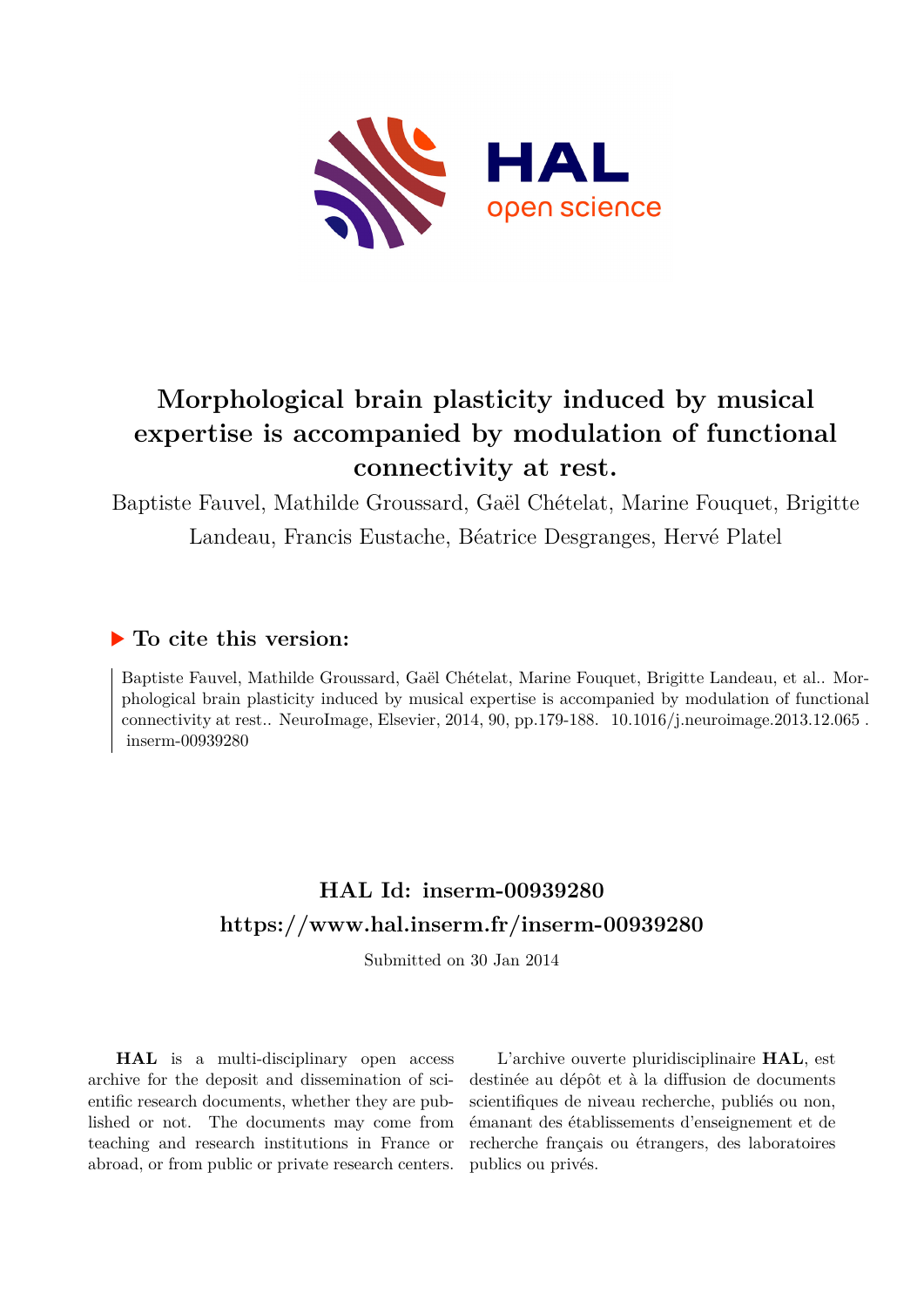Elsevier Editorial System(tm) for NeuroImage Manuscript Draft

Manuscript Number: NIMG-13-1913R2

Title: Morphological cerebral plasticity induced by musical expertise is accompanied by modulation in functional connectivity at rest.

Article Type: Regular Article

Section/Category: Cognitive Neuroscience

Corresponding Author: Pr Hervé Platel, Ph.D

Corresponding Author's Institution: Université de Caen

First Author: Baptiste FAUVEL, doctorate student

Order of Authors: Baptiste FAUVEL, doctorate student; Hervé PLATEL, Professor; Mathilde GROUSSARD, doctor; Gaël CHETELAT, Professor; Marine Fouquet, doctor; Brigitte Landeau; Francis EUSTACHE, Professor; Béatrice Desgranges, doctor

Abstract: The aim of this study was to explore whether musical practice-related gray matter increases in brain regions are accompanied by modifications in their resting-state functional connectivity. 16 young musically experienced adults and 17 matched nonmusicians underwent an anatomical magnetic resonance imaging (MRI) and a resting-state functional MRI (rsfMRI). A whole-brain two-sample t test run on the T1-weighted structural images revealed four clusters exhibiting significant increases in gray matter (GM) volume in the musician group, located within the right posterior and middle cingulate gyrus, left superior temporal gyrus and right inferior orbitofrontal gyrus. Each cluster was used as a seed region to generate and compare whole-brain resting-state functional connectivity maps. The two clusters within the cingulate gyrus exhibited greater connectivity for musicians with the right prefrontal cortex and left temporal pole, which play a role in autobiographical and semantic memory, respectively. The cluster in the left superior temporal gyrus displayed enhanced connectivity with several language-related areas (e.g., left premotor cortex, bilateral supramarginal gyri). Finally, the cluster in the right inferior frontal gyrus displayed more synchronous activity at rest with claustrum, areas thought to play a role in binding sensory and motor information. We interpreted these findings as the consequence of repeated collaborative use in general networks supporting some of the memory, perceptual-motor and emotional features of musical practice.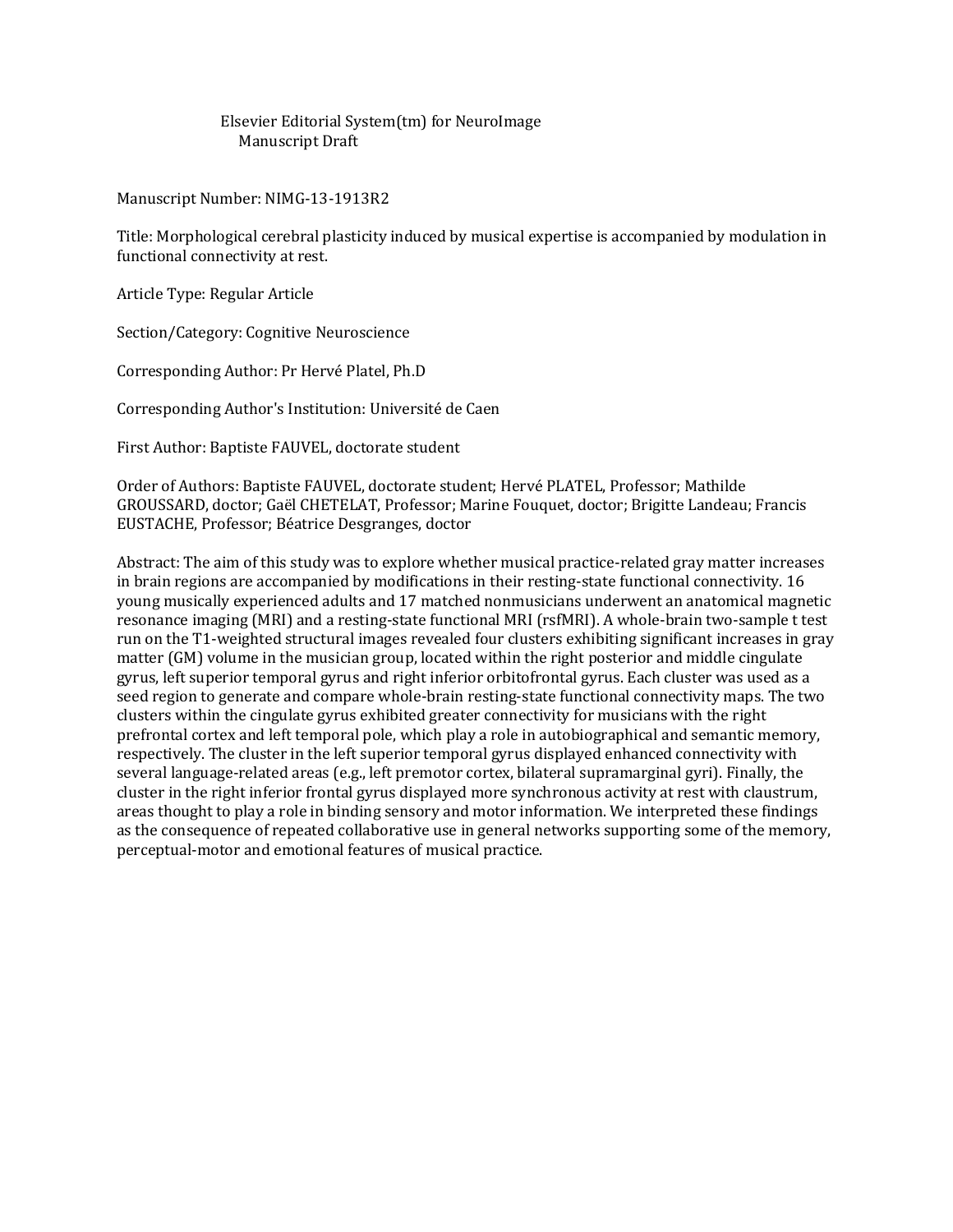December 26th 2014

Dear Editor,

Thank you very much for providing us the opportunity to revise this paper. We also greatly thank the two reviewers for their constructive and valuable comments. Hereafter are our answers to each comment and remark. A new version of the manuscript has also been transmitted. We hope that these last modifications will give you all satisfaction and that our work is now suitable for a publication in NeuroImage.

Sincerely,

H. Platel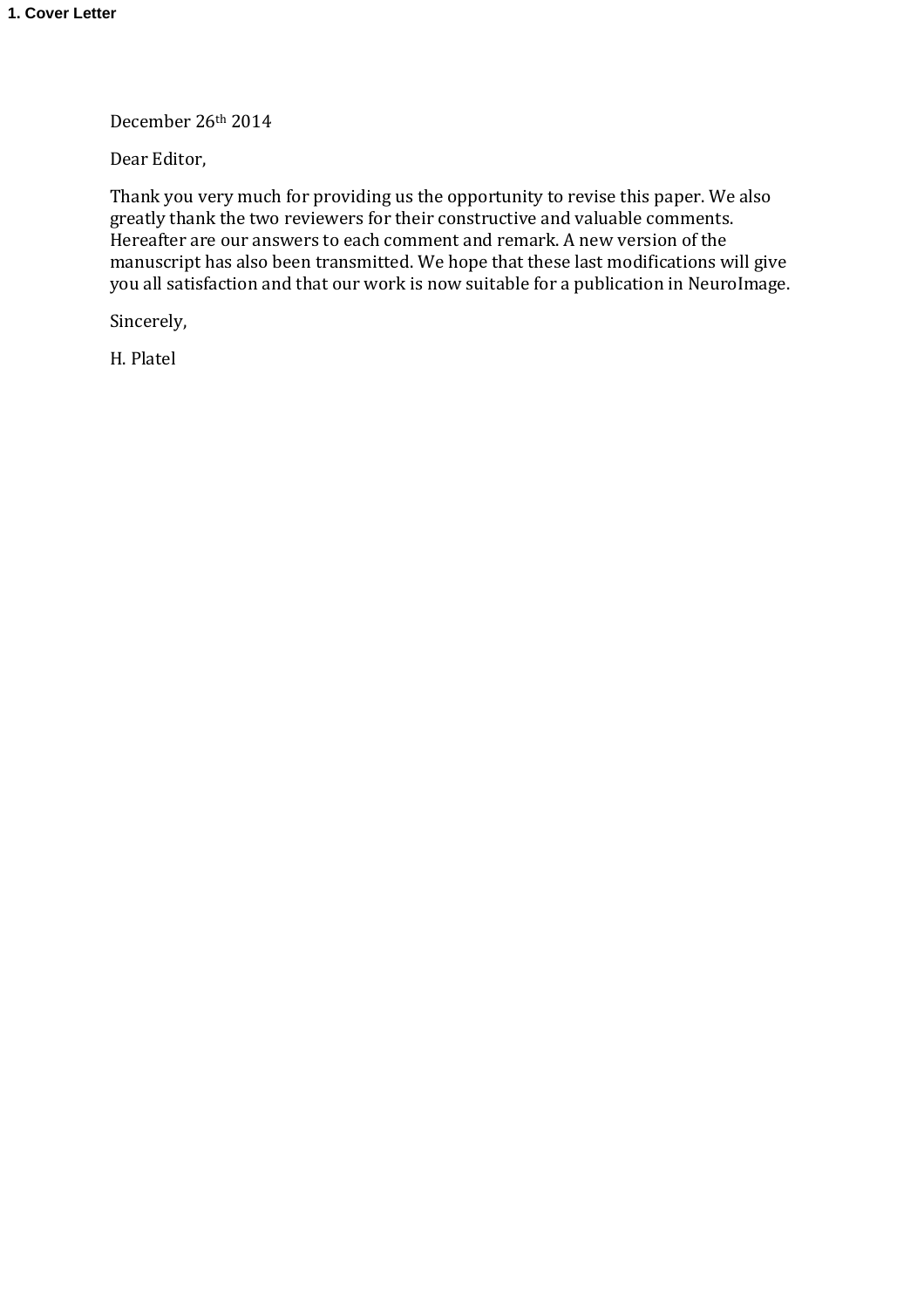- Musical practice shapes the brain structurally, mainly in auditory and motor areas.
- Musical practice is also accompanied by functional plasticity.
- We linked these two forms of brain plasticity using seed-based approach of rsfMRI.
- Only musicians show more gray matter volume and enhanced functional connectivity.
- Musical practice modulates brain networks implicated in high cognitive functions.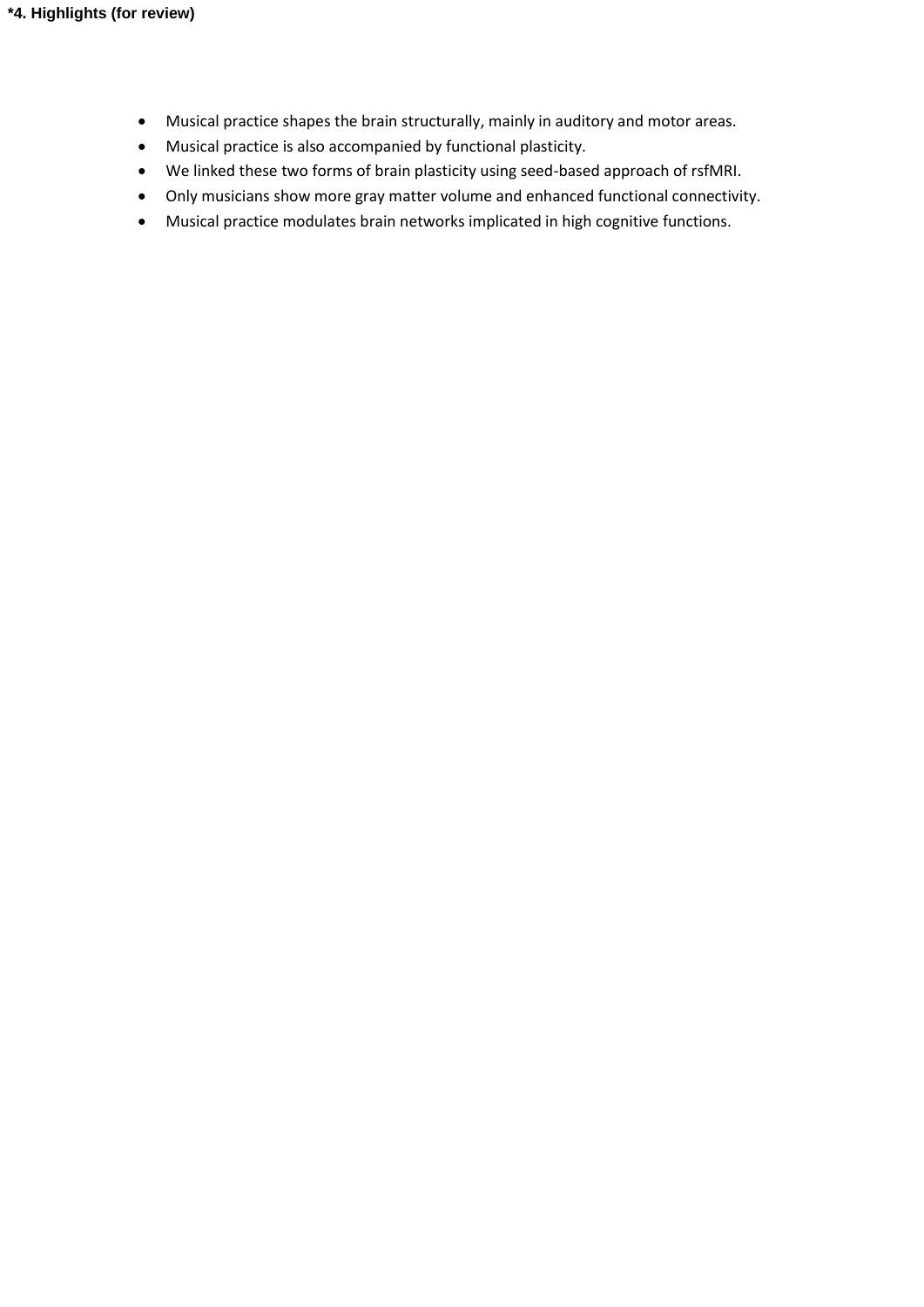proper.

Reviewer #1: The authors addressed the concerns raised in the previous review. I only have a few more comments.

Page 10: I appreciate that the authors have made the effort to show the significant correlations also as bar graphs. They are informative. However, since these represent values from the statistical maps selected based on significance thresholds, additional statistical tests on these values are inappropriate (also called "double dipping") and it should be clearly stated that these bar graphs are for visualization purposes only. Thank you for pointing this, we have added the precision that these bar graphs are not supplementary analysis but for description purpose only: *"Moreover, for descriptive purpose, the means of their correlation coefficient values for each group are represented in a bar graph (Fig. 3) that also shows whether these means were significantly different from zero (\*p ≤ 0.05, \*\*p ≤ 0.01, \*\*\*p ≤ 0.001)."*

According to the new analysis with seed area volume as covariate, group differences for three of the four seed areas are no longer significant according to the previously set statistical threshold for the image analysis. This does not invalidate the previous findings of significant differences, but strongly suggests that seed volume is an important factor that might explain some of the group differences in the functional data. I would not call this "almost unchanged" (P 12). We have removed the formulation "almost unchanged" and rephrased the sentence in order to clearly state that the results were lowered in their statistical power when seed's volume are controlled as covariates : *" Moreover, supplementary analysis showed that results remained significant, but lowered in their statistical power when local GM volumes were statistically controlled for. This suggests that local GM volumes partially influenced the functional results, but that the increases we found regarding restingstate functional connectivity in the musically-experienced group cannot however wholly be explained*  by their higher GM volume.<sup>"</sup>

Page 12: "Additionally, results showed that each of these four areas displayed enhancements of resting state functional connectivity with one or several regions of the brain, but solely in the musician group (see figure 2)." This seems to imply that only musicians show positive correlations and should be reworded to reflect that musicians showed increased correlations compared to the nonmusicians. We acknowledge that "in the musicians group only" was misleading. We have replaced it with "in the musically experienced group compared with the nonmusicians group" and have added clearly that for each analyses, the reverse comparisons (testing nonmusicians VS musicians)lead to no significant result *: "results showed that each of these four areas displayed higher resting-state functional connectivity with one or several regions of the brain in the musically experienced group than in the nonmusician group (see Fig. 2). Interestingly, none of the analyses revealed an area that was more functionally connected in the nonmusician group compared with the musically experienced one."* Thank you.

P5: "undoubtedly in response to" should be replaced by "probably related to"

Thank you for this advice, it is done in the new version of the manuscript: *"For their part, the expert musicians (Luo et al. 2012) exhibited stronger resting-state time-series correlations among the perceptual and motor networks, probably related to the regular multimodal activity described earlier.͟*

Manuscript should be proof-read by a native speaker of English. Some examples are: P4 "maintaining associated the activity of brain areas", P. 5 "individuals owning an expertise", P7 "uncomfortably installation", P 9 "cluster whom size were upper than 15 voxels" etc. The new version of the manuscript has now been entirely proof-red and corrected by a native speaker of English. We hope the writing to be now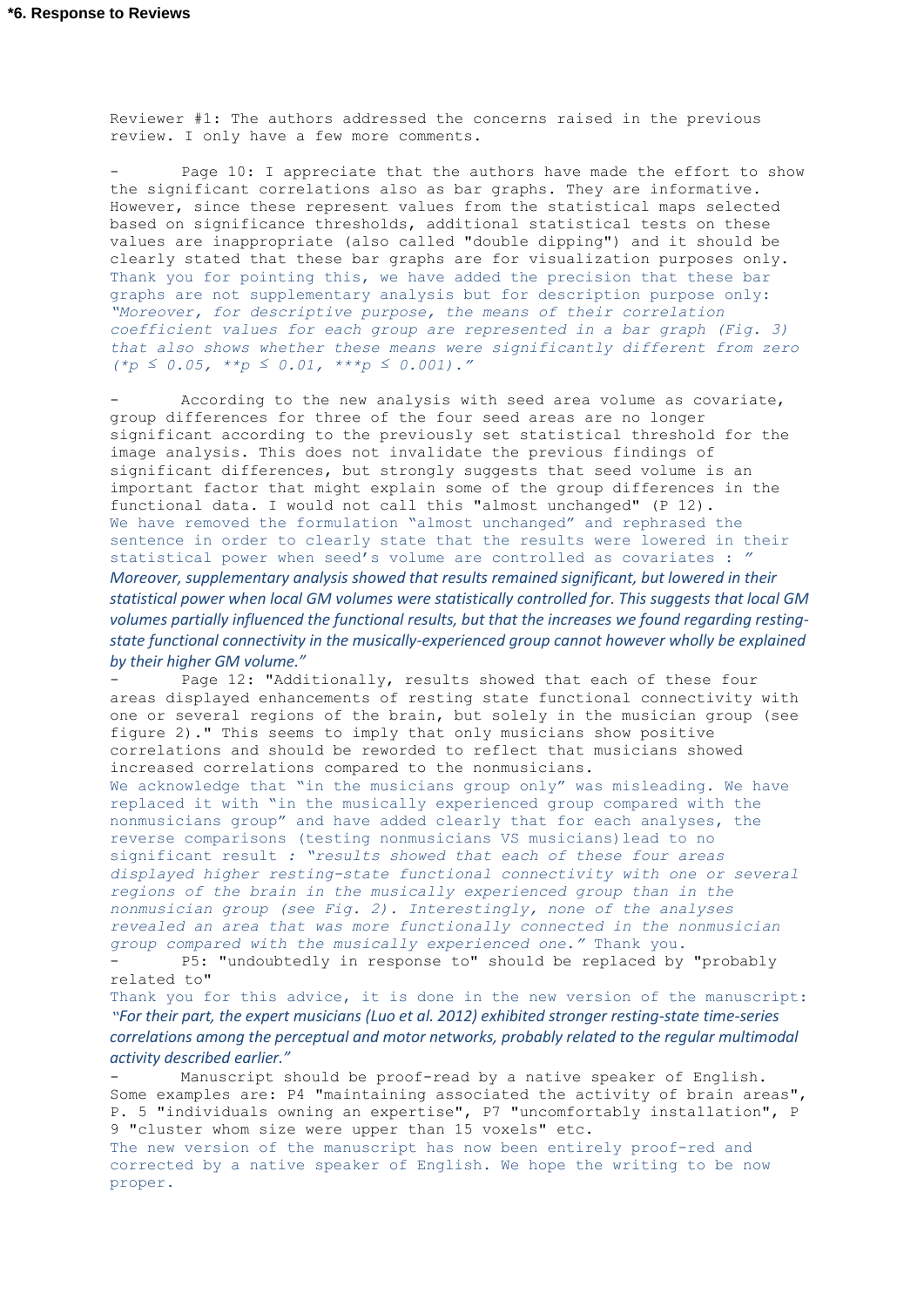- P6: "enhancement of gray matter partly reflecting the dentritic growth" should be changed to " volume increase of gray matter, possibly related to dendritic growth" or similar, since the association has not been established in humans.

Thank you for prompting us to be more careful when translating findings from animals studies to human. We have reworded this sentence : *"with practicerelated enhancement of GM possibly related to the dendritic growth required for building or strengthening synaptic projections͟.*

- P6: It is unclear what "read music in an automated manner" means. We agree that the term "automatic" was fuzzy, it meant that musicians of this study knew music theory and were able to read scores skillfully enough to practice music and to learn new pieces without the help of a teacher anymore… We have replaced the former formulation with *͞They were recruited from the local conservatory or other classical music schools where they have learned music theory for at least 7 years, in order to be able to read music and to master their musical instrument in an autonomous manner.͟*

- P6: It should be specified in the manuscript if musicians were music students or if they studied other subjects and merely practiced musical instruments in their spare time.

Thank you for asking us to add this precision, musicians of this study were studying other topics and played music as a leisure activity. It is now clearly stated in the manuscript : *"Sixteen were students who currently played a musical instrument (violin, cello, guitar, flute, recorder, trumpet, clarinet, or piano) in their spare time at least several times a week, and had been doing so for a mean duration (± SD) of 16.13 (± 4.29) years at the time of the study.͟*

P9: I assume that several t-tests were conducted comparing the two groups' maps for each of the seeds rather than only one test. You assume right, this error has been corrected.

P11: In the description of the group comparison results (3.2.1) through 3.2.4), it should always be clear that musicians were compared to nonmusicians. Statements with "more ..." should be specified with "than xy". In most cases, it will be sufficient to add "than nonmusicians". We have revised this part of the manuscript to always clearly indicate that the musicians' group was compared with the nonmusicians one.

Reviewer #2: In general, the Discussion is now much better and stronger what comes to the arguments for the findings. Also, the new Figure 3 is informative showing that also nonmusicians have significant connectivity and that there are some connections that are significant only in musicians. Here are some minor corrections I would recommend to be done:

- At the end of the section 1.4, the benefits of your choice of this type of approach could be briefly stated (also serving as a connector to the following chapter, which is the aims)

We have added a short sentence, which, according to us, briefly summarizes the benefits of our method : *"In the case of expertise studies, because rsfMRI does not require the performance of any particular task, functional connectivity changes may reflect a cumulative effect of experience over time (Lewis et al. 2009), and can therefore be used as complementary to task-related fMRI for highlighting practice-related functional brain changes in dismissing the potential confounds due to differences in behavioral performances.*<sup>*"*</sup>

- In section 1.5, the second "either" seems to be unnecessary in the 3rd sentence

We have corrected this error thank you.

- 2.1 Remove extra parentheses in the sentence "The remaining seventeen.." This error has been corrected, thank you.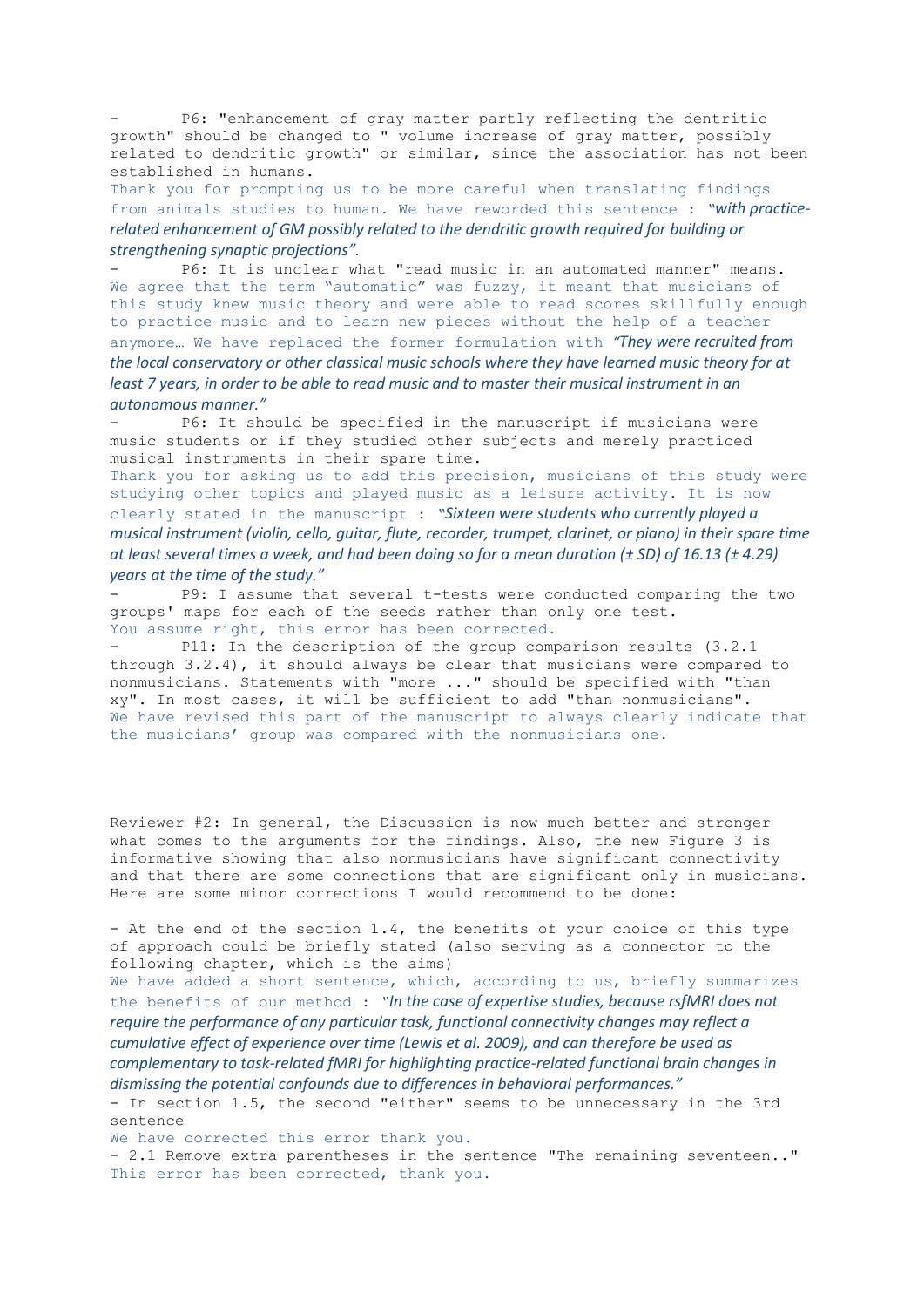- the last sentence in the Discussion (According to us..) is somewhat complicated and probably unnecessary. Also I consider the most important message is stated in the "In addition..." sentence. I recommend to conclude to that.

Thank you have for this recommendation, the new version of the manuscript now concludes with : *"In addition, it also shows that these morphological particularities are accompanied by modulations in their resting-state functional connectivity with many other areas of the brain, ranging from subcortical regions to high-level cognitive areas, via the primary sensorimotor* 

*cortex.͟* The former last part of the Discussion has been moved just before. - While the GM volume may not explain the findings, what are the alternative explanations? There are not so much about those, even a short listing of alternative explanations would be enough hint for the future studies.

We have putted more emphasis on several plausible suggestions regarding alternative explanations of our findings, and what should be done in future works on this topic : *"In future works, it could be worthwhile taking other proxies into account, such as the frequency of training and the number of musical pieces recently learned, in view of the hypothesized role of resting-brain neural activity in consolidating new learning, as well as in maintaining synchronous the activity of areas that are frequently jointly engaged during active states (Fox and Raichle, 2007). Moreover, adding diffusion tensor imaging (DTI) data could help to clarify the link between morphological and resting-state functional modulation of the brain in the framework of expertise-related plasticity given that resting-state functional connectivity also reflects the brain's anatomical connectivity (van den Heuvel et al. 2009).͟*

- Native English language check could be appropriate for the final version The new version of the manuscript has now been entirely proof-read and corrected by a native speaker of English. We hope the writing to be now proper.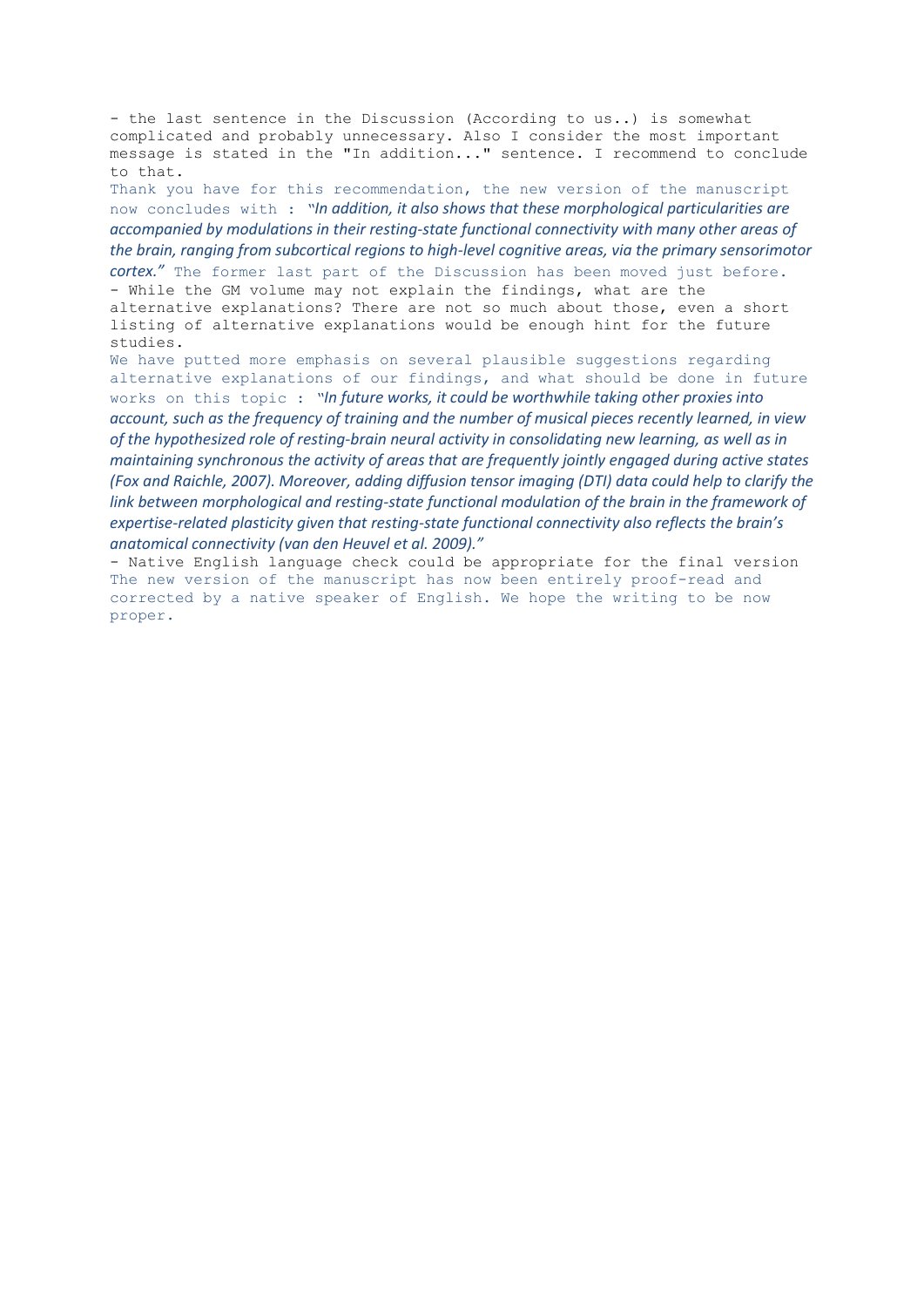# **Morphological brain plasticity induced by musical expertise is accompanied by modulation of functional connectivity at rest**

*Baptiste Fauvelabcd, Mathilde Groussardabcd, Gaël Chételatabcd, Marine Fouquetabcd, Brigitte Landeauabcd, Francis Eustacheabcd, Béatrice Desgrangesabcd, and Hervé Platelabcd* 

<sup>a</sup> INSERM, U1077, Caen, France

<sup>b</sup> Université de Caen Basse-Normandie, UMR-S1077, Caen, France

<sup>c</sup> Ecole Pratique des Hautes Etudes, UMR-S1077, Caen, France

<sup>d</sup> Caen University Hospital, U1077, Caen, France

Correspondence and reprint requests:

Hervé Platel, Inserm - EPHE-Université de Caen/Basse-Normandie, Unité U1077,

U.F.R de Psychologie, Université de Caen/Basse-Normandie, Esplanade de la Paix,

14032 Caen Cedex, France

Phone: +33 (0)2 31 56 65 91; Fax: +33 (0)2 31 56 66 93, e-mail: herve.platel@unicaen.fr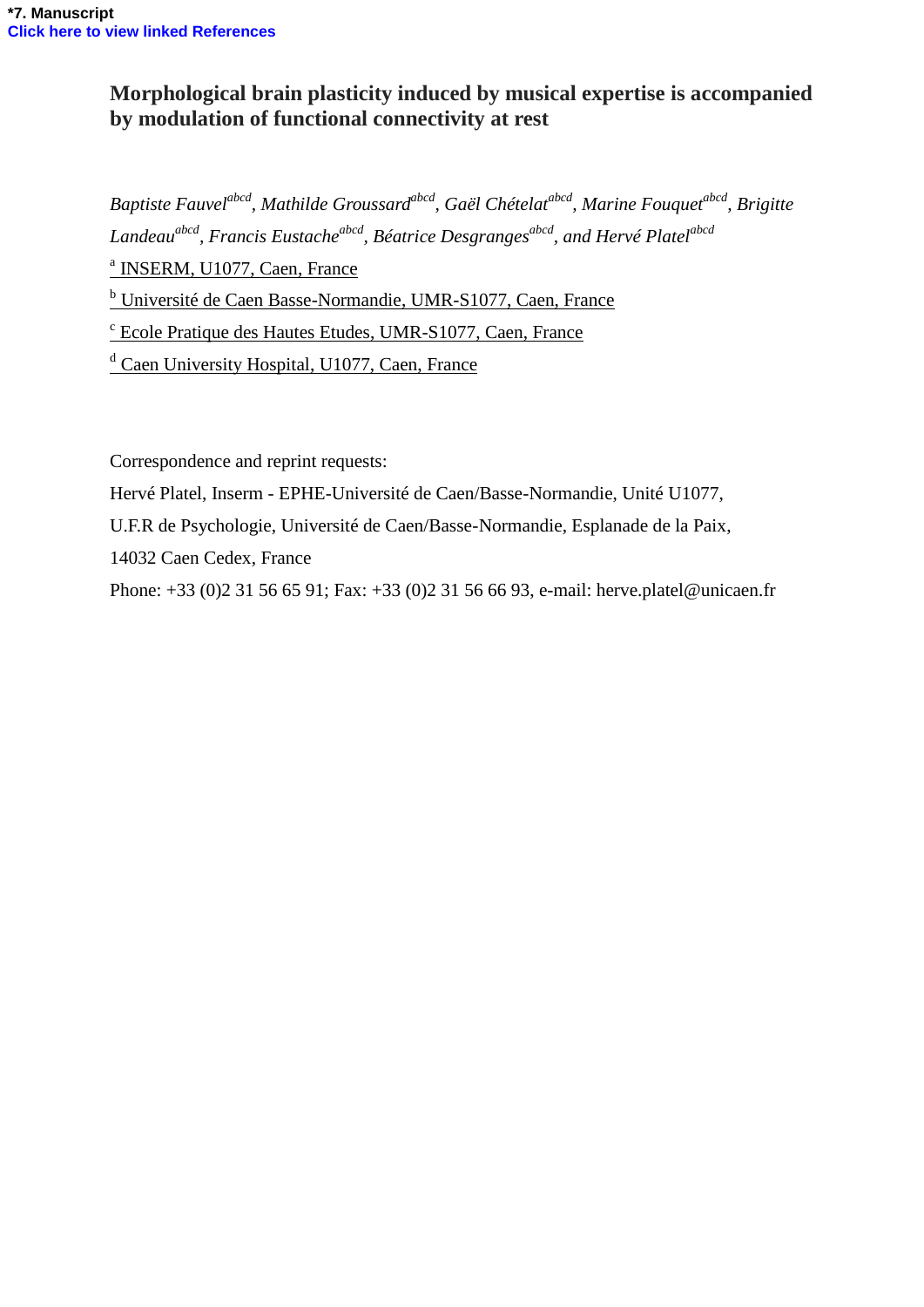**Abstract** The aim of this study was to explore whether musical practice-related gray matter increases in brain regions are accompanied by modifications in their resting-state functional connectivity. 16 young musically experienced adults and 17 matched nonmusicians underwent an anatomical magnetic resonance imaging (MRI) and a resting-state functional MRI (rsfMRI). A whole-brain two-sample *t* test run on the T1-weighted structural images revealed four clusters exhibiting significant increases in gray matter (GM) volume in the musician group, located within the right posterior and middle cingulate gyrus, left superior temporal gyrus and right inferior orbitofrontal gyrus. Each cluster was used as a seed region to generate and compare whole-brain resting-state functional connectivity maps. The two clusters within the cingulate gyrus exhibited greater connectivity for musicians with the right prefrontal cortex and left temporal pole, which play a role in autobiographical and semantic memory, respectively. The cluster in the left superior temporal gyrus displayed enhanced connectivity with several language-related areas (e.g., left premotor cortex, bilateral supramarginal gyri). Finally, the cluster in the right inferior frontal gyrus displayed more synchronous activity at rest with claustrum, areas thought to play a role in binding sensory and motor information. We interpreted these findings as the consequence of repeated collaborative use in general networks supporting some of the memory, perceptual-motor and emotional features of musical practice.

*Keywords*: brain plasticity, musical practice, voxel-based morphometry (VBM), rsfMRI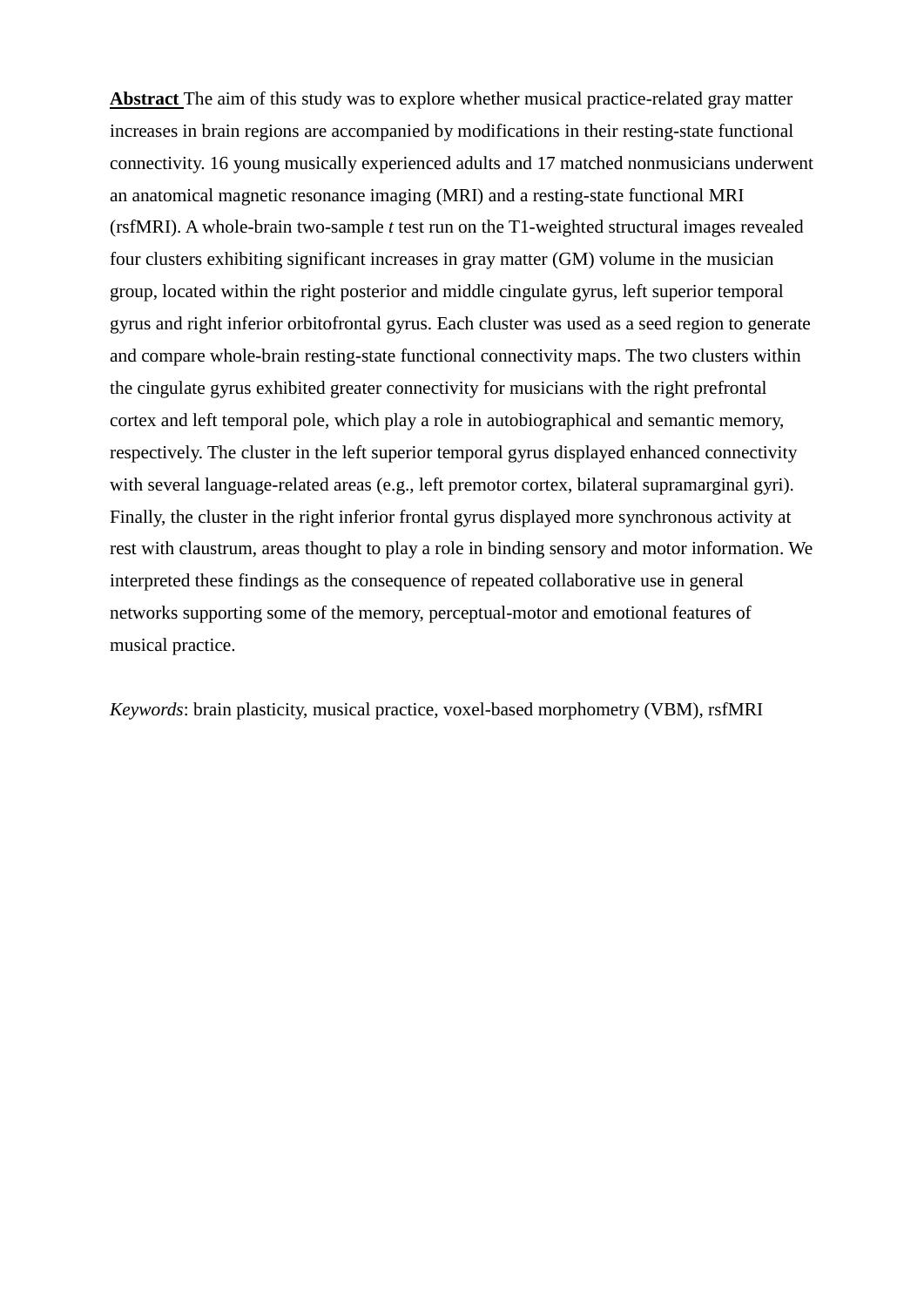# **1 Introduction**

### **1.1 Musical practice as a model for studying brain plasticity.**

Musical expertise has become a useful model for investigating practice-related brain plasticity in humans (Dawson 2011; Fauvel et al. 2013). Performing music is a complex behavior, which relies on immediate and accurate associations between motor sequences and auditory events. Neuroimaging studies have shown that musical training leads to structural plasticity within auditory and motor areas (Münte et al. 2002), as well as a reinforced functional coupling of these regions during musical tasks (Haueisen and Knösche 2001; Bangert et al. 2006). Moreover, repeated musical practice improves not only perception and action, but also general cognitive processes such as memory (short- and long-term), executive functions and attention (Pantev and Herholz 2011). The reason is that, in addition to engaging specific brain areas, the cognitive processes applied to musical material involve broad networks that are used to process other kinds of stimuli as well (Gaab and Schlaug 2003; Bialystok and DePape 2009). This is especially true for experienced musicians, who have to master increasingly difficult pieces of music (Pallesen et al. 2010). Finally, brain plasticity related to musical practice has also been observed in several white-matter (WM) tracts such as the corpus callosum (Schlaug et al. 1995; Öztürk et al. 2002; Bengtsson et al. 2005), the corticospinal tract (Bengtsson et al. 2005; Imfeld et al. 2009) and the arcuate fasciculus (Bengtsson et al. 2005).

Thus, musical practice seems to be both a multimodal and a multiprocess activity that involves large parts of the brain.

#### **1.2 Learning-related modulation of resting-state functional connectivity.**

Researchers have recently discovered that during wakeful rest, the brain exhibits spontaneous activity, believed to be related to neuronal firing rather than to simple physiological noise (heart rate and breathing; Van den Heuvel and Hulshoff Pol 2010). With the use of resting-state functional connectivity, it seems that the pattern of correlations between the blood-oxygen-level dependent (BOLD) time series of several distinct brain areas points to the existence of a networks organization (Damoiseaux et al. 2006) similar to those known to be engaged during the performance of sensorimotor and cognitive tasks (Van den Heuvel and Hulshoff Pol 2010) and dependent upon the brain"s anatomical connectivity (Van den Heuvel et al. 2009). Additionally, some authors have suggested that recent experiences and learning episodes can modulate subsequent patterns of resting-state functional connectivity both within and between the networks they recruited. For example, Lewis et al.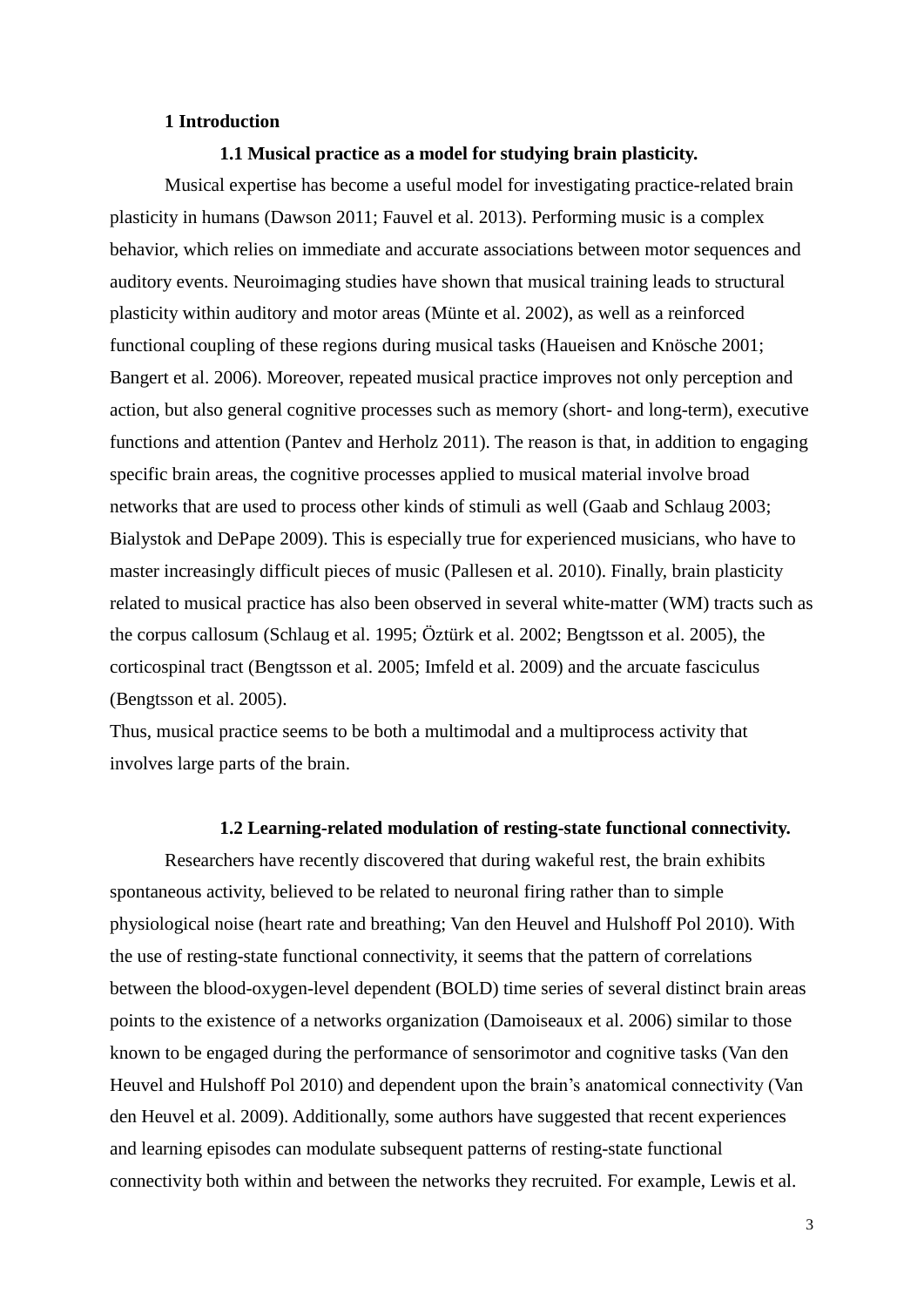(2009) found that sensory areas activated during an intensive training session for a very demanding visual task subsequently exhibited increased resting-state functional connectivity within parietal and frontal regions known to be involved in the control of spatial attention. Also using a visual learning paradigm, Urner et al. (2013) highlighted both short- and longlasting learning-related changes in resting-state functional connectivity between the hippocampus and striatum. Regarding the motor domain, Vahdat et al. (2011) found that motor training reinforces resting-state functional connectivity within both a motor and a somatosensory network, while Albert et al. (2009) reported modulations in resting-state functional connectivity in the wake of new complex motor learning, but not after simple, familiar motor activities. This argues in favor of a learning consolidation function of restingstate brain activity. These findings have been replicated with studies featuring more cognitive tasks and with an emphasis on behavioral performances. Veroude et al. (2010) showed Dutch participants a weather report in Mandarin Chinese and assessed their resting-state functional connectivity both before and after an incidental auditory recognition task. When they divided the sample into high and low learners, they found that the high learners displayed not only greater post-task reorganization of resting-state functional connectivity between the regions involved in phonological shape storage (the auditory forms representation of words), but also stronger pre-task resting-state functional connectivity between the regions that sustain phonological rehearsal. These results pointed to both pre-existing and learning-induced differences between the two groups. Finally, a piece of evidence in favor of a memory consolidation role of task-related modulation of resting-state functional connectivity comes from a study by Tambini et al. (2010). They observed enhanced resting-state functional connectivity between the hippocampus and a portion of the lateral occipital lobe following incidental episodic encoding requiring highly associative memory processes for later recall (objects and faces), but not after episodic encoding with relatively low levels of subsequent associative memory (scenes and faces). Interestingly, the coefficient of correlation between the time series of the hippocampus and lateral occipital lobe during the post-encoding resting session was predictive of retrieval performances, thus powerfully demonstrating the importance of task-related modulation of resting-state functional connectivity for learning.

Taken together, the aforementioned studies have given rise to the idea that, even in the absence of external stimuli or demands, the brain is constantly sharing information, consolidating recent learning, and maintaining associated the activity of brain areas that are likely to be used together in the future (Fox and Raichle 2007).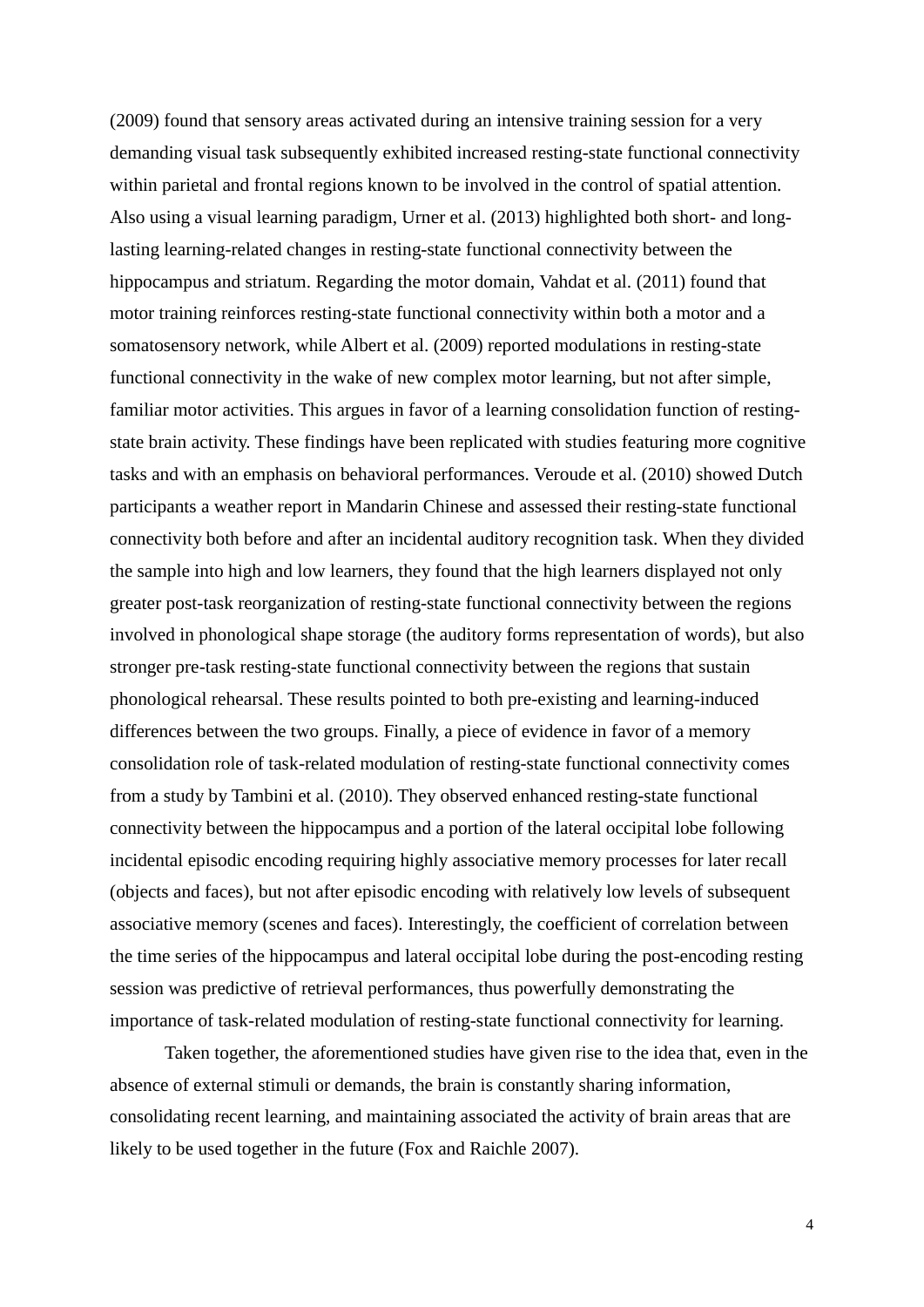#### **1.3 Expertise-related modulation of resting-state functional connectivity.**

Several studies have specifically investigated the effects of long-term expertise on the architecture of resting-state functional connectivity. One of them took Chinese chess masters as model of experts (Duan et al. 2012), and another choose professional or student musicians (Luo et al. 2012). In accordance with these different types of expertise, Duan et al. (2012) focused on cognitive resting networks, whereas Luo et al. (2012) looked at perceptual and motor networks. The boardgame experts in the first study (Duan et al. 2012) displayed a particular pattern of the default mode network (DMN; a set of areas more active at rest than during task performance, thought to sustain spontaneous mind wandering, and mainly comprising the posterior cingulate cortex and prefrontal cortex, as well as temporal and parietal areas Damoiseaux et al. 2006) that included the caudate nucleus. This structure is not classically viewed as belonging to the DMN, but is involved in motivation and decisionmaking processes, and was found to be strongly engaged in the expert players during a chess task. For their part, the expert musicians (Luo et al. 2012) exhibited stronger resting-state time-series correlations among the perceptual and motor networks, probably related to the regular multimodal activity described earlier. These rsfMRI studies of long-term expertise suggest that changes in resting-state functional connectivity can be observed in individuals owning an expertise.

#### **1.4 Morphometric differences-based resting-state functional connectivity.**

One method of investigating the brain"s organization at rest is to look for the overall pattern of connectivity between the BOLD signal time courses of one specific area (classically called *seed area*) and those of the rest of the brain. This area is chosen because it has been shown to be of relevance for the population and/or cognitive process being studied. Several works have already combined structural MRI and rsfMRI by choosing the structurally affected areas for subsequent resting-state functional connectivity analysis. This has been done in the framework of several pathologies: heroin dependence (Yuan et al. 2010), antipsychotic-naive first-episode schizophrenia (Lui et al. 2009), idiopathic generalized epilepsy (Wang et al. 2012), social anxiety disorder (Liao et al. 2011); and expertise: professional badminton players (Di et al. 2012) and *baduk* (go) players (Jung et al. 2013). In the case of expertise studies, because rsfMRI does not require the performance of any particular task, functional connectivity changes may reflect a cumulative effect of experience over time (Lewis et al. 2009), and can therefore be used as complementary to task-related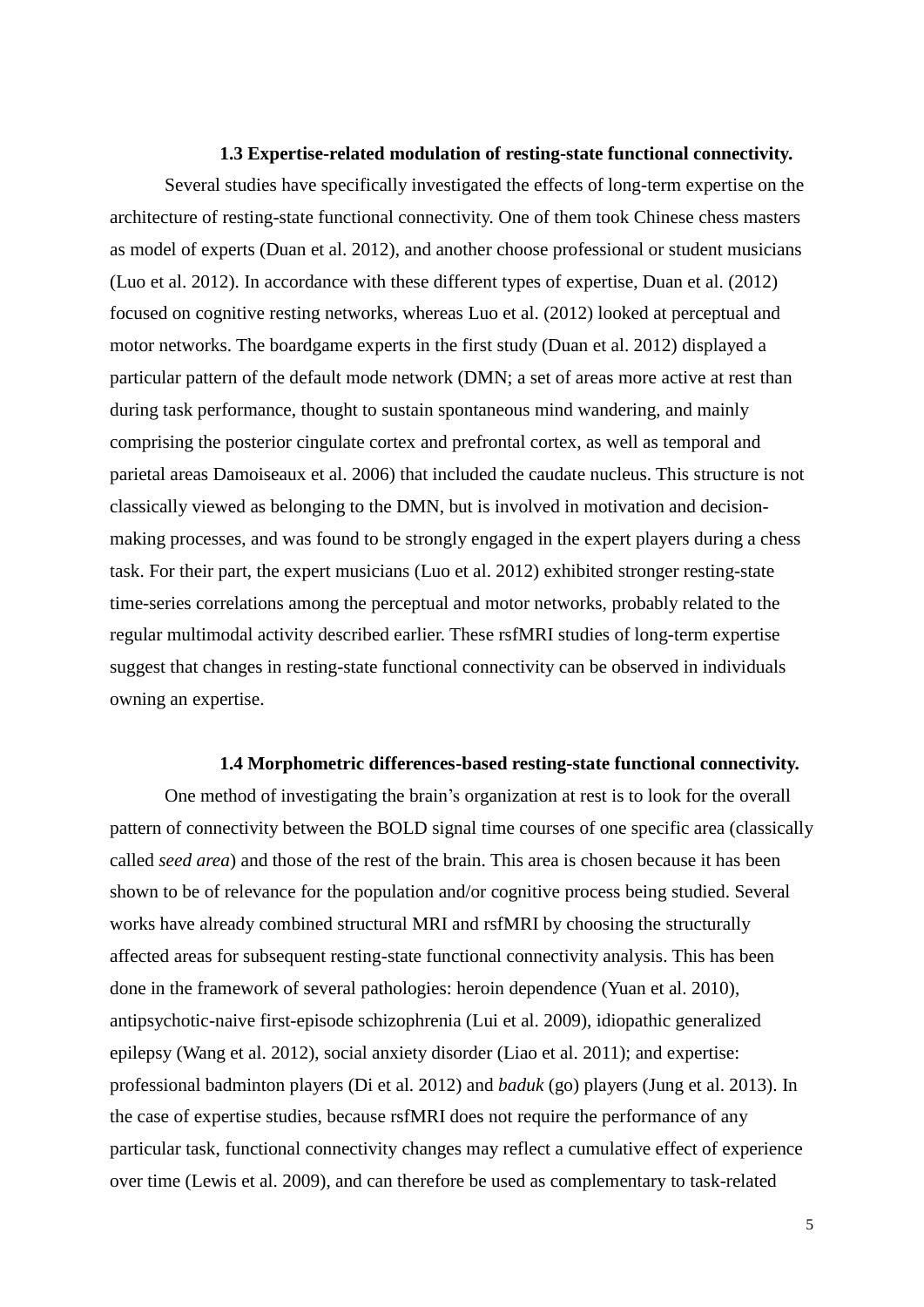fMRI for highlighting practice-related functional brain changes in dismissing the potential confounds due to differences in behavioral performances.

### **1.5 Aims of the present study.**

In sum, musical practice shapes the brain both structurally and functionally, with practice-related enhancement of GM possibly related to the dendritic growth required for building or strengthening synaptic projections (Draganski and May 2008; Anderson 2011). There is sometimes an overlap between expertise-related structural and functional plasticity (Ilg et al. 2008; Groussard et al. 2010b). Furthermore, resting-state functional connectivity between regions could either reflect their anatomical connectivity (WM fiber tracts), their amount of concomitant activation during active states, or recent learning consolidation. We therefore reasoned that musical practice-related structural plasticity could be accompanied by the modulation of resting-state functional connectivity. Accordingly, we generated restingstate functional connectivity maps from brain areas that displayed greater GM volume in a sample of experienced musicians than in a group of nonmusician counterparts, and ran a second between-group comparison to highlight areas that had significantly increased restingstate functional connectivity with the structurally modified regions in the musician group. Furthermore, we conducted a supplementary analysis to investigate the relationship between our structural and functional results.

#### **2 Material and Methods**

#### **2.1 Participants.**

Thirty-three young volunteers (13 men, mean age  $\pm SD$ : 24.35  $\pm$  3.39 years, mean educational level  $\pm SD$ : 15  $\pm$  1.56 years of schooling) with no history of neurological or psychiatric disease took part in this study (Table 1). Sixteen were students who currently played a musical instrument (violin, cello, guitar, flute, recorder, trumpet, clarinet, or piano) in their spare time at least several times a week, and had been doing so for a mean duration  $(±)$ *SD*) of 16.13 ( $\pm$  4.29) years at the time of the study. They were recruited from the local conservatory or other classical music schools where they have learned music theory for at least 7 years, in order to be able to read music and to master their musical instrument in an autonomous manner. The remaining seventeen students were strictly nonmusicians (none had ever taken part in musical performances or received music lessons, except for the weekly hour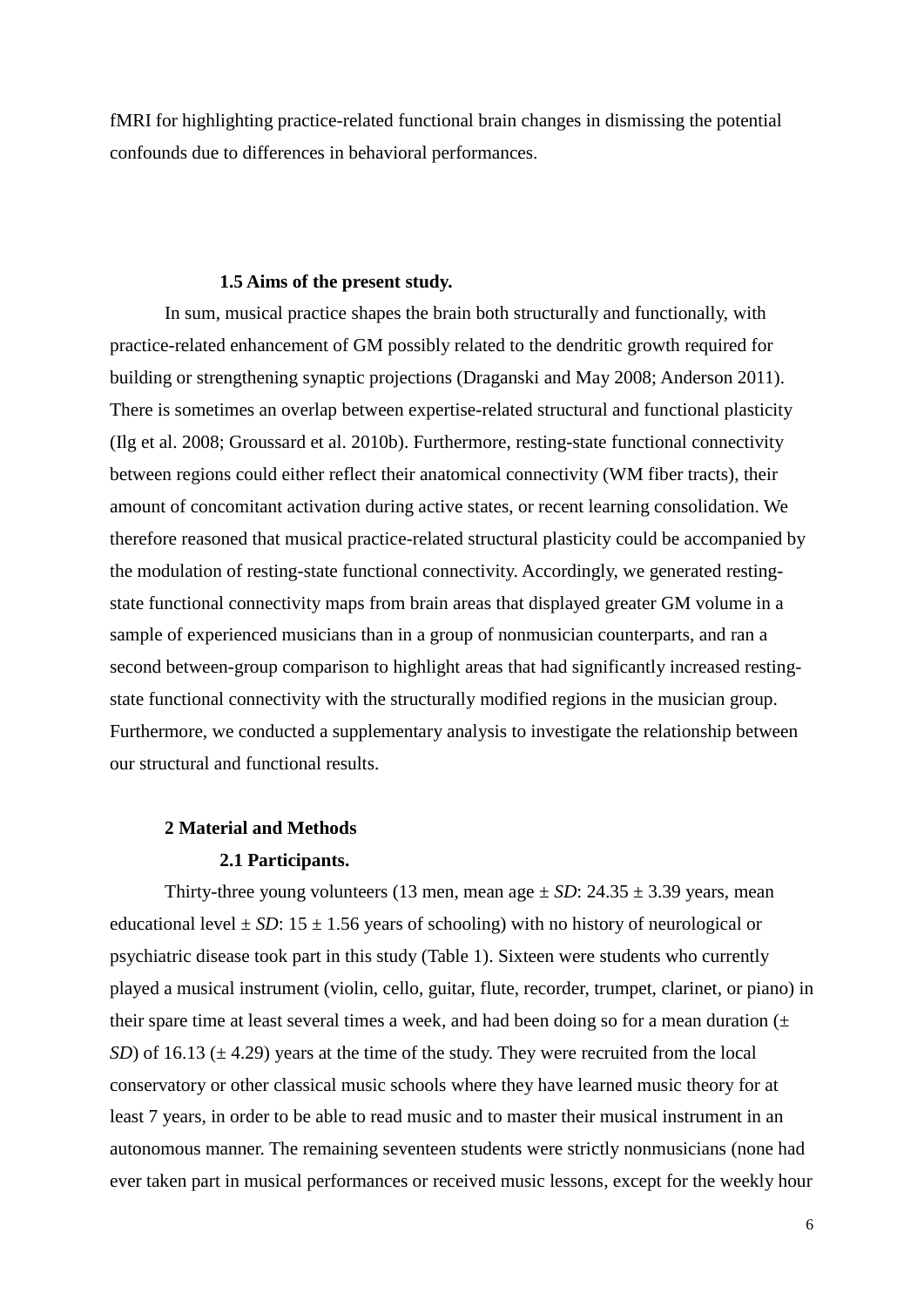of basic musical education in high school; they were *common listeners*). Participants stated that they had no hearing deficits and did not possess absolute pitch. This study was approved by the regional ethics committee (Comité de Protection des Personnes Nord Ouest III), and informed written consent was obtained from all participants.

#### **2.2 MRI data acquisition.**

All the participants underwent a single MRI session composed of structural (T1, T2) and functional sequences (non-EPI T2\*and rsfMRI) that lasted approximately 45 minutes (T1  $= 10$ "; T2 = 5"; hippocampal sequence = 8"; FLAIR = 6"; T2\* = 4"; rest = 12").

All the images were acquired using the Philips (Eindhoven, The Netherlands) Achieva 3.0T scanner at the CYCERON center (Caen, France). For each participant, a high-resolution T1-weighted structural image was acquired using a 3D fast-field echo sequence (3D-T1-FFE sagittal, time of repetition (TR) = 20 ms, time of echo (TE) = 4.6 ms, flip angle =  $20^{\circ}$ , 170 slices, slice thickness = 1 mm, no gap, field of view (FOV) = 256 x 256 mm<sup>2</sup>, matrix = 256 x 256, in-plane resolution = 1 x 1 mm<sup>2</sup>, acquisition time = 9.41min), followed by a highresolution T2-weighted spin echo anatomical image (2D-T2-SE sagittal) and a non-echo planar imaging (EPI)  $T2^*$  image (2D-T2\*-FFE axial, sensitivity encoding (SENSE) factor = 2, TR = 3505 ms, TE = 30 ms, flip angle =  $90^{\circ}$ , 70 slices, slice thickness = 2 mm, FOV = 256 x 256 mm<sup>2</sup>, matrix = 128 x 128, acquisition voxel size = 2 x 2 x 2 mm<sup>3</sup>).

Resting-state functional images were acquired using an interleaved 2D T2\* SENSE EPI sequence designed to reduce geometrical distortions by using parallel imaging, a shorter echo time, and smaller voxels (2D-T2\*-FFE-EPI axial, SENSE factor = 2,  $TR = 2382$  ms,  $TE$  $= 30$  ms, flip angle  $= 80^{\circ}$ , 42 slices, slice thickness  $= 2.8$  mm, no gap, in-plane resolution  $=$  $2.8 \times 2.8$  mm<sup>2</sup>, 280 volumes, acquisition time = 11.5min). The first six volumes were discarded due to saturation effects. Participants were equipped with earplugs and the scanner room"s light was turned off. During the scan, which was the last one of the MRI scanning session, participants were asked to relax, lie still in the scanner and keep their eyes closed, without actually falling asleep. A subsequent debriefing questionnaire allowed us to especially check that the participants had indeed easily stayed awake throughout the duration of the rsfMRI scan and that nothing particular had disturbed their attention during the scanning session (e.g., MRI noise, uncomfortable position, feeling hungry).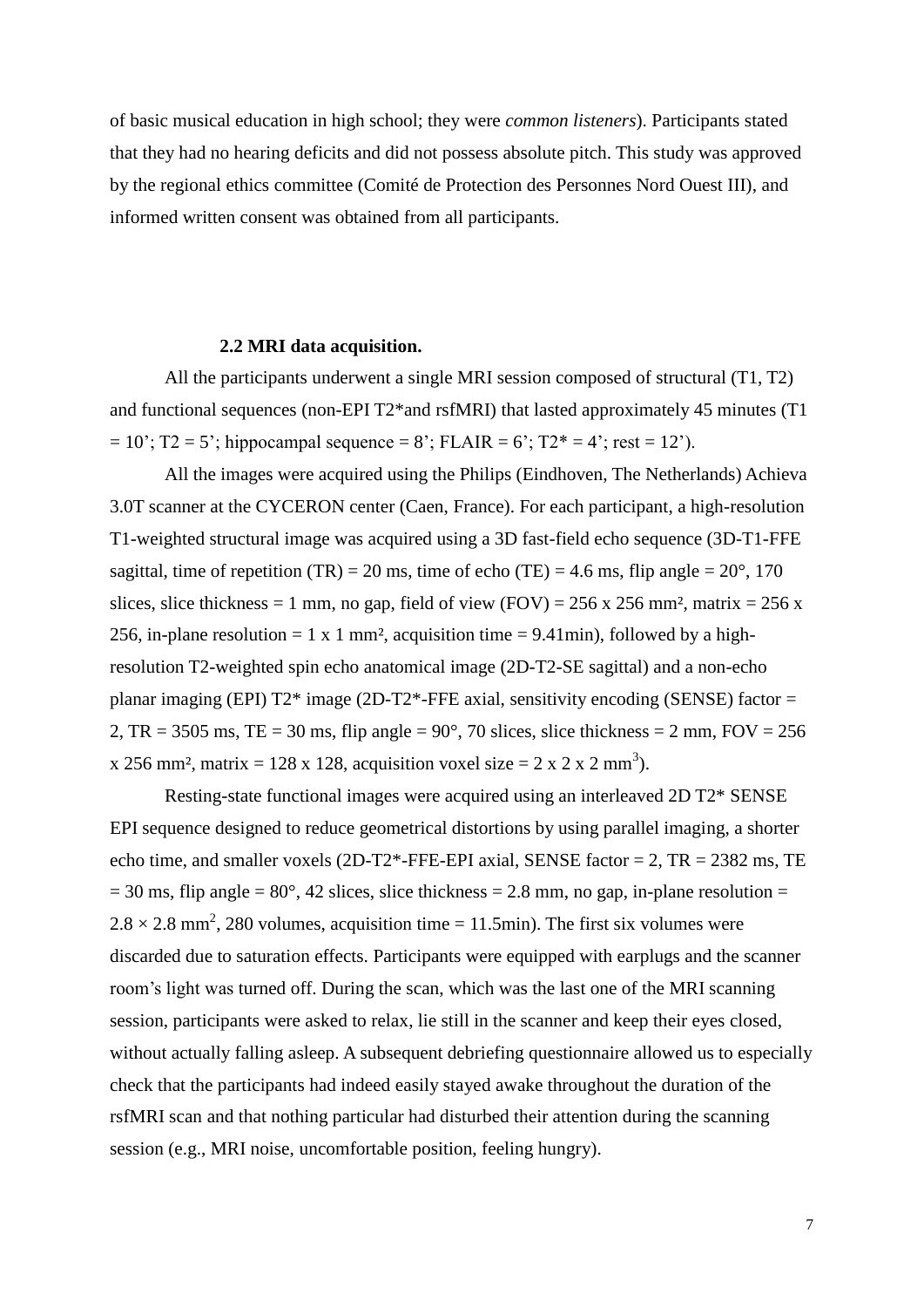### **2.3 Data preprocessing and statistical analysis.**

### **2.3.1 Demographic statistical analyses.**

Two-sample *t* tests were run on the demographic data to confirm that age and educational level did not differ significantly between the two groups (age:  $t(2, 31) = -0.49$ ,  $p =$ 0.62; educational level:  $t(2, 31) = -0.4$ ,  $p = 0.69$ ). These demographic information are provided in Table 1.

#### **2.3.2 Anatomical data preprocessing.**

All imaging data processing were performed using statistical parametric mapping software (SPM5; Wellcome Trust Centre for Neuroimaging, London, UK) implemented in Matlab 7.4.

The T1-weighted structural data for each participant were spatially normalized to the Montreal Neurological Institute (MNI) template and segmented to isolate the GM partitions using the voxel-based morphometry (VBM5) toolbox (Ashburner and Friston 2005). These GM partitions were modulated to correct for nonlinear warping only, so that the values in the resulting images would feature volumes corrected for brain size. Then, the modulated images were smoothed using an 8-mm full width at half maximum (FWHM) isotropic Gaussian kernel. Finally a binary GM mask was created prior to the statistical analysis to include only those voxels having the highest probability of belonging to GM. The binary mask was created by first calculating the mean GM, WM, and cerebrospinal fluid (CSF) images of all subjects, and then, by setting those voxels of GM to 1 where (GM > WM)  $\cap$  (GM > CSF)  $\cap$  (GM > 0.3).

# **2.3.3 Functional data preprocessing.**

The rsfMRI data were preprocessed using a procedure already described elsewhere (Mevel et al. 2012). They were first checked for artefacts through the application of the TSDiffAna routines [\(http://imaging.mrccbu.cam.ac.uk/imaging/DataDiagnostics\)](http://imaging.mrccbu.cam.ac.uk/imaging/DataDiagnostics), during which a variance volume was created for each participant to ensure that most of the signal variability was restricted to the cortex. None of the 33 participants showed evidence of significant movements ( $> 3$  mm translation or  $1.5^{\circ}$  rotation) or abnormal variance distribution. For each participant's dataset, the EPI volumes were corrected for slice timing and realigned on the first volume. Data were then spatially normalized using a technique designed to reduce geometric distortion effects (Villain et al*.* 2010). Briefly, for each individual, this procedure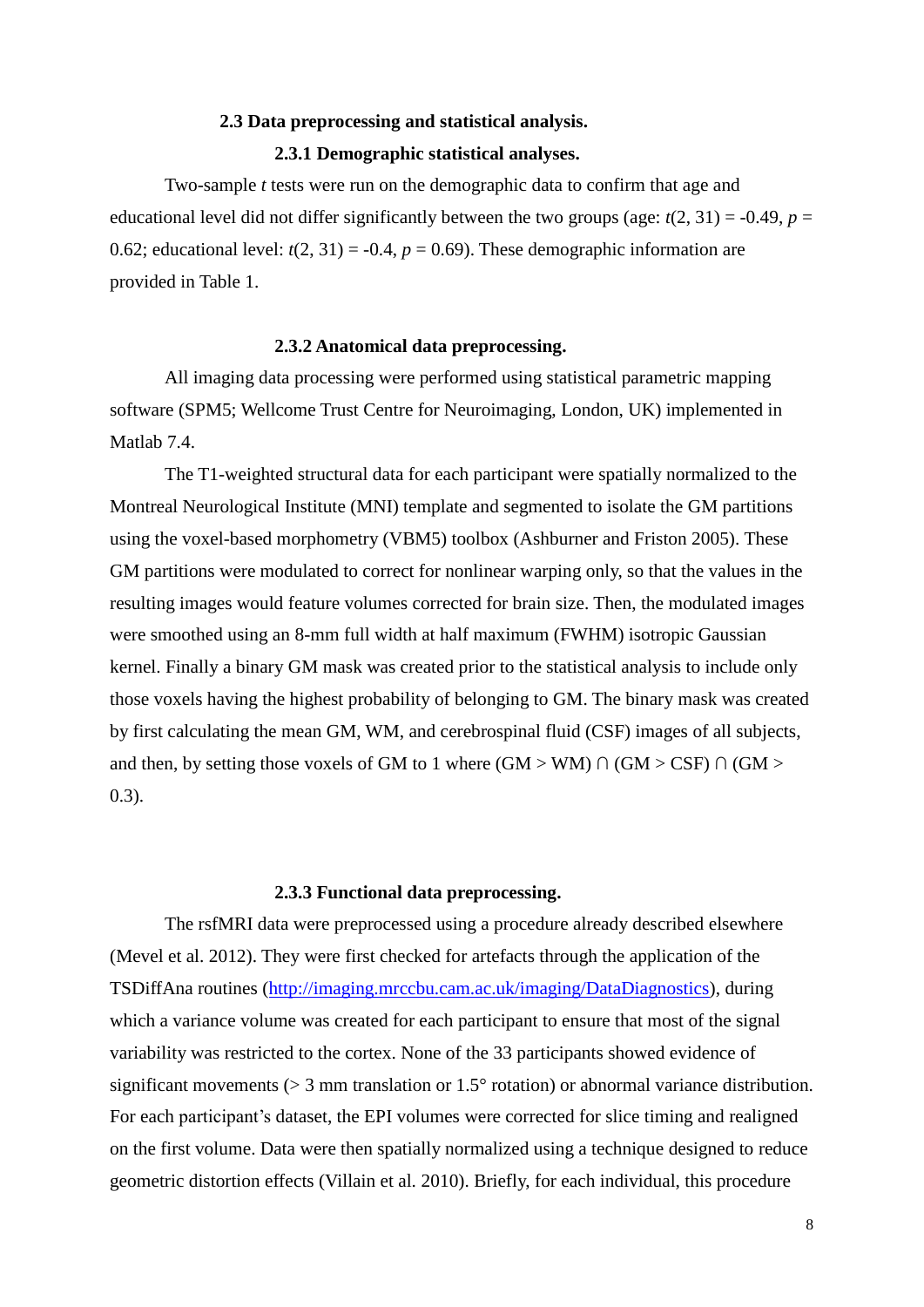includes (1) the coregistration of the mean EPI volume, non-EPI T2\*, T2 and T1 volumes, (2) the warping of the mean EPI volume to match the non-EPI  $T2^*$  volume, (3) the segmentation of the T1 volume using the VBM 5.1 "Segment" procedure with the International Consortium for Brain Mapping (ICBM) / MNI priors, (4) the normalization of the coregistered T1, EPI, and non-EPI T2\* volumes using the parameters issued from the T1 segmentation, and (5) the 4-mm FWHM smoothing of the EPI volumes.

Finally, another binary GM mask was created from the group's segmented mean GM T1 volume in conjunction with the mean non-EPI-T2\* volume in the MNI space (including only voxels with values above 0.25 in both mean images). This GM mask was used in all the statistical analyses of the functional imaging data described below.

#### **2.3.4 Anatomical imaging analysis / Seeds determination**

First, a two-sample *t* test was run on the whole GM volume to assess differences between the two groups of participants. Results were viewed as significant at  $p(\text{unc}) \leq 0.001$ and we only considered clusters whom size were upper than 15 voxels ( $k \ge 15$ ).

Based on the results of this anatomical MRI data analysis, clusters where the GM volume was significantly higher in the musicians than in the nonmusicians were taken as the seeds for the subsequent functional connectivity analyses. To this end, images resulting from the anatomical analysis were binarized and the clusters were isolated and converted into a .mat file using the MarsBaR toolbox (Brett et al. 2002).

### **2.3.5 Functional imaging analyses.**

The resting-state time series of the seeds were extracted using the MarsBaR toolbox (Brett et al. 2002), and correlated with the resting-state time series of all the other voxels included in the GM mask analysis. The six head motion parameters were controlled as nuisance variables, and we also applied a high-pass filter in order to remove the lowfrequency component of the fMRI data time series. The resulting *r* correlation coefficients were then converted into a *z* score by Fisher's *r*-to-*z* transformation to improve the Gaussian normality of the distribution. Since the two datasets (rsfMRI and aMRI) did not have the same original spatial resolution, a differential Gaussian kernel smoothing of 6.9 mm FWHM was applied to the functional connectivity map. In this manner, we obtained an equivalent data smoothing of 8 mm FWHM (final rsfMRI smoothing<sup>2</sup> =  $\sqrt{\text{(initial aMRI smoothing}^2 - \text{voxel}}$ ) size²; Poline et al. 1995). Finally we ran two-sample *t* tests on the musicians" and nonmusicians" maps to pinpoint between-group differences in the functional connectivity of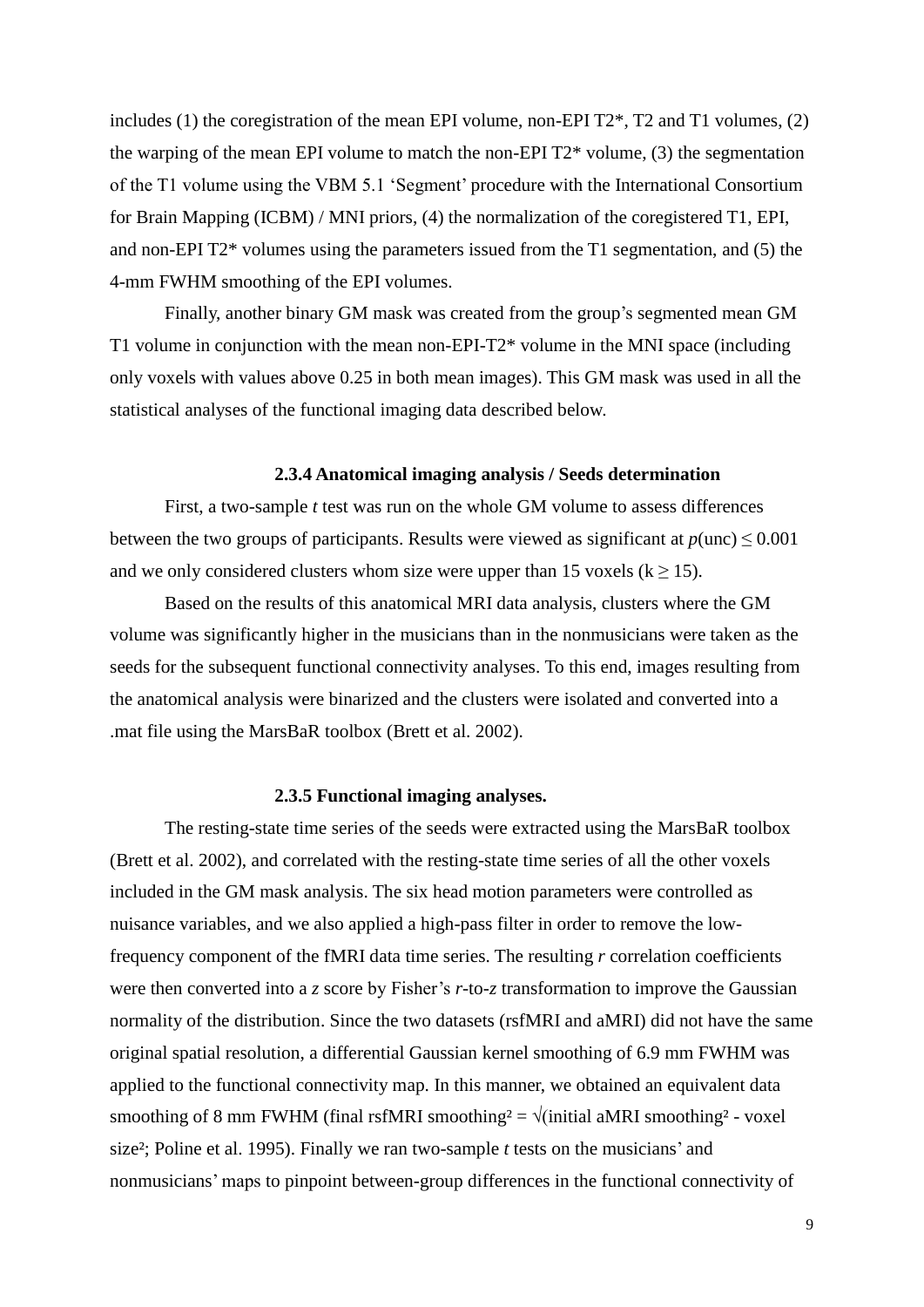each seed. Only results that were significant at an uncorrected  $p \leq 0.001$  and for a cluster size upper than 15 voxels were considered. The significant clusters resulting from these second analyses are referred to as *target areas* below.

# **2.3.6 Supplementary analysis investigating the link between anatomical and functional imaging results.**

A complementary analysis was carried out in order to investigate the link between the structural and functional results. In other words, we wanted to address whether the effects observed on functional connectivity in musically experienced partcicipants would be explained by the higher GM volume observed in the seed areas. To this aim, we replicated the four between-groups comparisons of the functional connectivity maps in taking the GM volume of the respective seed areas as covariates.

### **3 Results**

The means of the resting-state functional connectivity maps generated from the anatomical results are displayed in Figure 1 ( $p$ (fwe)  $\leq$  0.0001,  $k$  = 0) for both groups.

All the significant clusters resulting from the between-groups analysis are listed in Table 2 ( $p(\text{unc}) \le 0.001$ ,  $k = 15$ ) and displayed in Figure 2 ( $p(\text{unc}) \le 0.005$ ). Moreover, for descriptive purpose, the means of their correlation coefficient values for each group are represented in a bar graph (Fig. 3) that also shows whether these means were significantly different from zero (\* $p \le 0.05$ , \*\* $p \le 0.01$ , \*\*\* $p \le 0.001$ ).

### **3.1 Effects of musical expertise on whole-brain gray-matter volume.**

In order to see whether one of the two groups had significantly higher GM volume in the brain, a two-sample *t* test was performed on the segregated GM volume data. The musicians > nonmusicians contrast yielded four clusters: right posterior cingulate gyrus; right middle cingulate gyrus; left superior temporal gyrus; and right inferior orbitofrontal gyrus. The opposite contrast testing nonmusicians > musicians did not reveal any significant voxels.

# **3.2 Effects of musical expertise on functional connectivity between the seeds and the whole brain.**

In order to reveal if any of the four seed areas with enhanced GM volume in the musician group also had greater resting-state functional connectivity with other brain regions, we generated whole-brain resting-state functional connectivity maps for the two groups and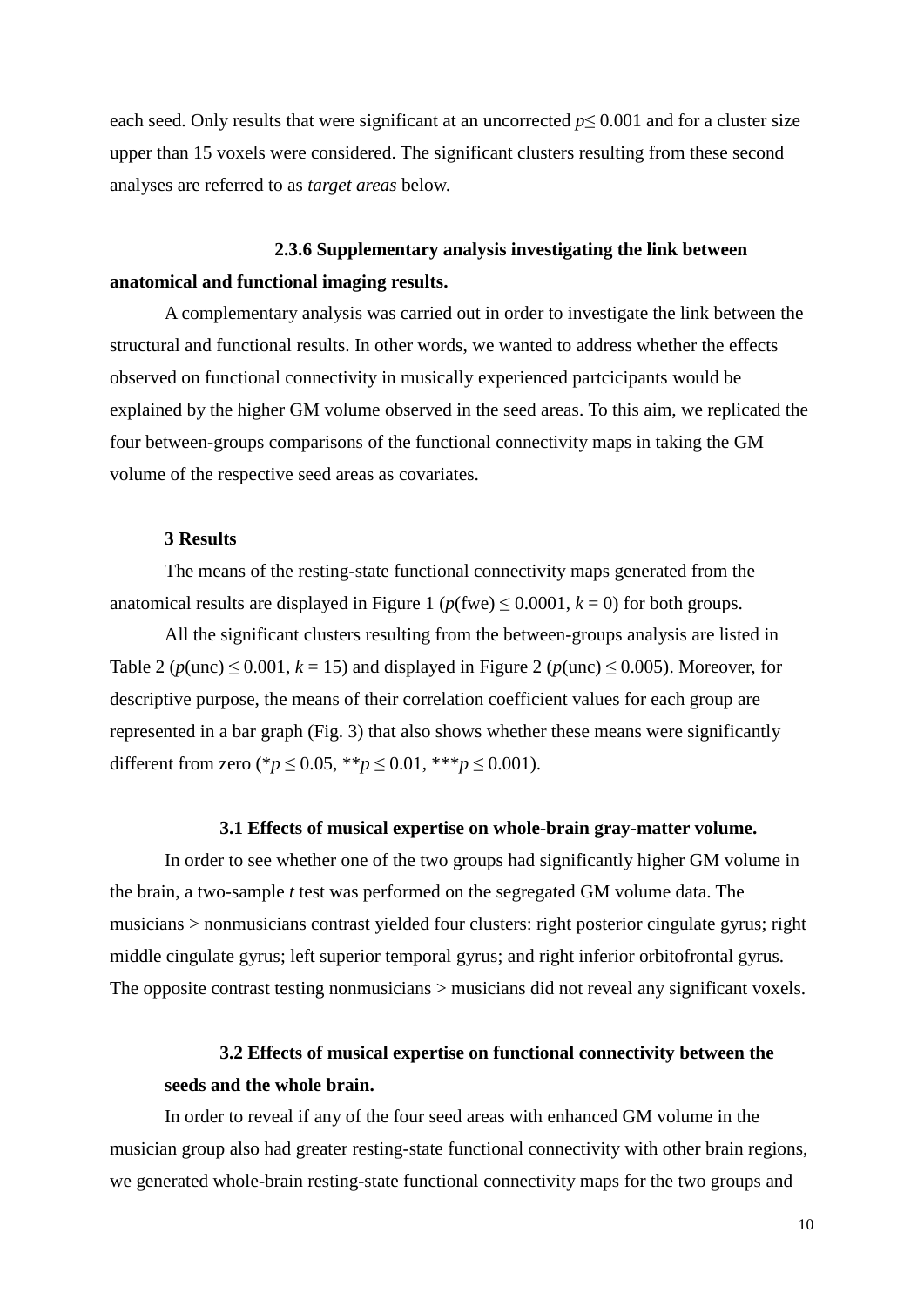ran two-sample *t* tests on them. For each of the four seeds, these analyses highlighted one or more areas with more strongly correlated resting-state functional activity in the musician group, whereas the reverse comparison (nonmusicians > musicians) failed to show up any differences.

### **3.2.1 Seed 1: right posterior cingulate gyrus.**

The two-sample *t* test we used to compare the groups' functional connectivity maps for the first seed (cluster within the right posterior cingulate gyrus) revealed a significantly stronger correlation in the musically experienced group than in the nonmusician one between the resting-state time series activity of this area and those of voxels located in the right inferior orbitofrontal gyrus, extending to the anterior cingulate cortex.

# **3.2.2 Seed 2: right middle cingulate gyrus.**

 The two-sample *t* test comparing the functional connectivity maps generated from the second seed (within the right middle cingulate gyrus) showed that this region had more functional connectivity at rest with the left superior temporal pole and right inferior frontal gyrus in the musically experienced group compared to the nonmusician group.

### **3.2.3 Seed 3: left superior temporal gyrus.**

The comparison of the resting-state functional connectivity maps for the third seed (within the left superior temporal gyrus) highlighted several significant clusters when comparing the musically experienced group to the nonmusician group. In the left hemisphere, the analysis revealed enhanced functional connectivity at rest with the premotor cortex, middle anterior temporal gyrus and middle frontal gyrus. We also found enhanced connectivity with the globus pallidus in the right hemisphere and, bilaterally, with the inferior part of the precentral gyrus and the supramarginal gyrus.

### **3.2.4 Seed 4: right inferior orbitofrontal gyrus.**

The last two-sample *t* test run on the functional connectivity maps for the fourth seed (within the right inferior orbitofrontal gyrus) showed that the resting-state time series of the claustrum (bilaterally) was more synchronous with that of this seed in the musically experienced group than in the nonmusician group.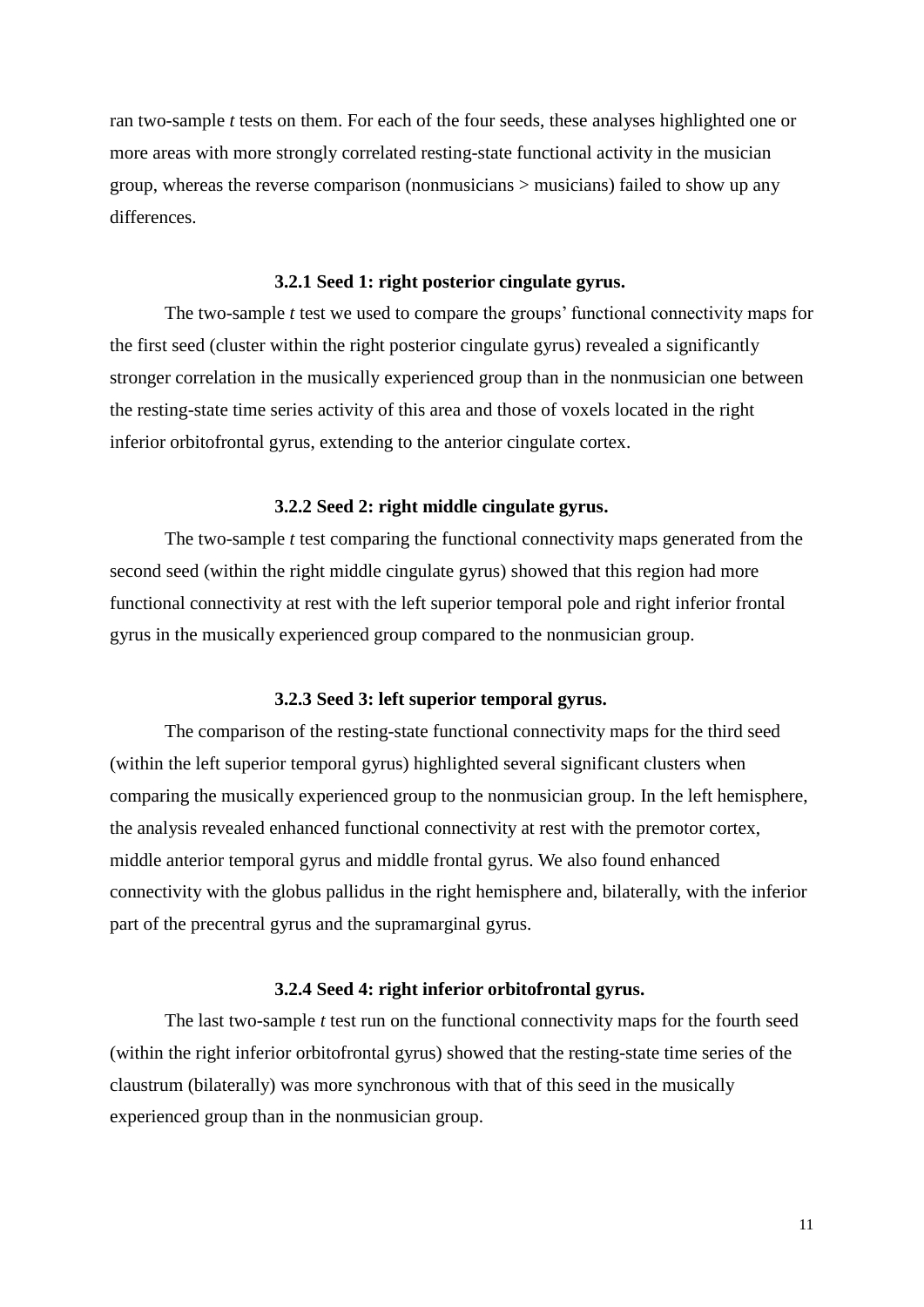# **3.3 Replication of the functional connectivity map comparisons with seeds' GM volumes as covariates.**

The replications of the group comparisons for the four functional connectivity maps with their corresponding seed's GM volume as covariate resulted in lowering the significance of the differences (that now survived at  $p \leq 0.005$ ) for the first (corresponding seed: right posterior cingulate gyrus), second (corresponding seed: right middle cingulate gyrus) and fourth networks (corresponding seed: right inferior orbitofrontal gyrus). The result remains almost unchanged with the initial significance threshold ( $p \le 0.001$ ) for the third network (corresponding seed: left superior temporal gyrus).

# **4 Discussion**

 In order to extend our knowledge about the brain plasticity triggered by musical practice, we designed the present study to find out whether the enhancement of regional GM volume observed in a group of experienced musicians is associated with changes in their functional connectivity at rest. To this end, we used structurally enhanced areas found in the musically experienced participants group to generate resting-state functional connectivity maps, which we then compared with those of nonmusicians.

Results showed that the experienced musician group had significantly more GM volume within the right posterior and middle cingulate cortex, left primary auditory cortex, and right inferior frontal gyrus. Structural plasticity of the left primary auditory cortex induced by musical practice has been established cross-sectionally several times (Schneider et al. 2002; Gaser and Schlaug 2003), and a GM increase within the cingulate gyrus (especially in its posterior part) has been attested in children after 15 months of musical training (Hyde et al. 2009). Concerning the right inferior frontal gyrus, a recent cross-sectional study showed that its GM density rises with the amount of musical expertise (James et al. 2013). Additionally, results showed that each of these four areas displayed higher resting-state functional connectivity with one or several regions of the brain in the musically experienced group than in the nonmusician group (see Fig. 2). Interestingly, none of the analyses revealed an area that was more functionally connected in the nonmusician group compared with the musically experienced one. Moreover, supplementary analysis showed that results remained significant, but lowered in their statistical power when local GM volumes were statistically controlled for. This suggests that local GM volumes partially influenced the functional results, but that the increases we found regarding resting-state functional connectivity in the musically-experienced group cannot however wholly be explained by their higher GM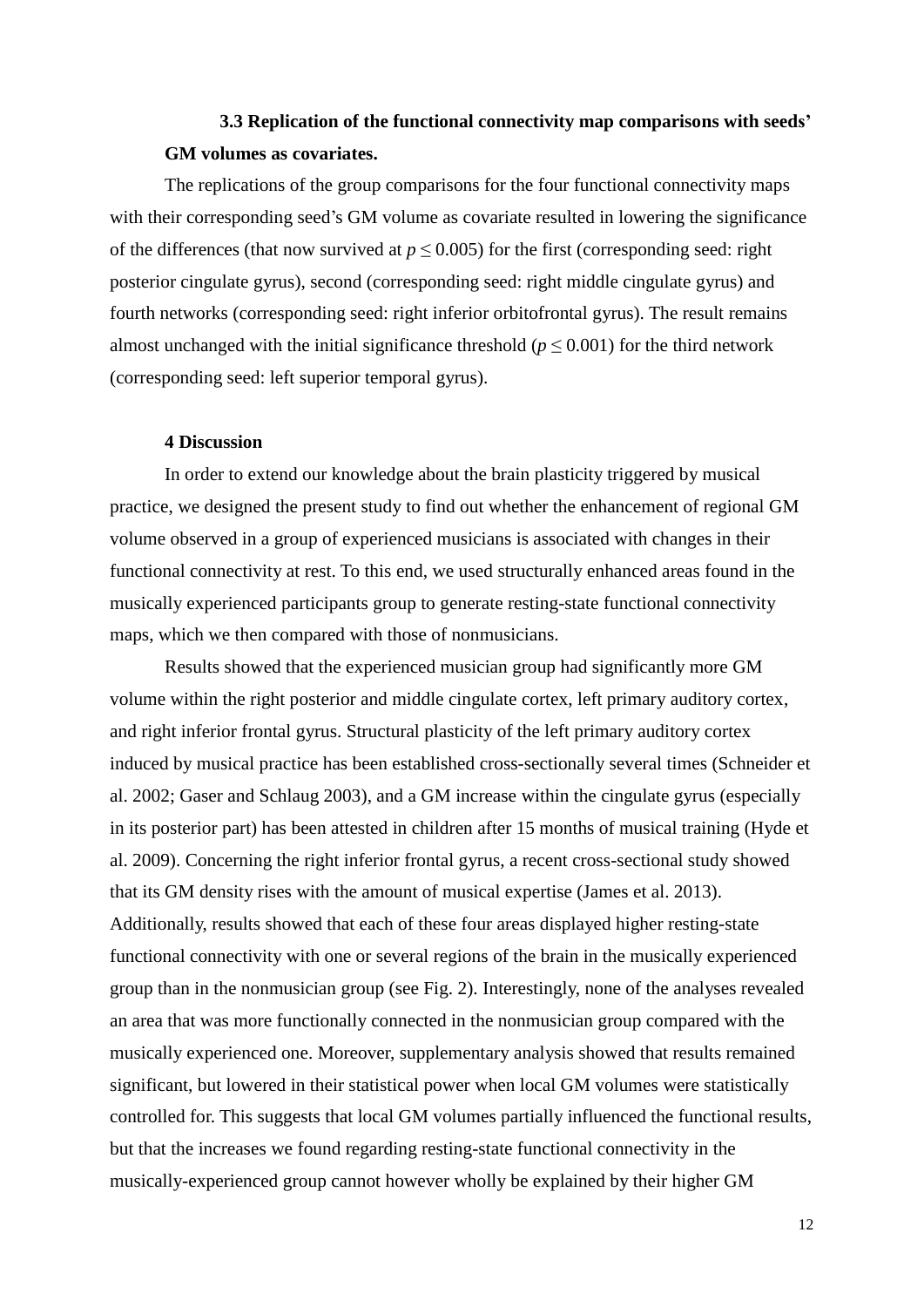volume. Finally, as shown in Figure 3, almost all the brain areas we found to be more functionally connected at rest in the musically experienced group compared with the nonmusicians one were also significantly connected in the nonmusician group (compared with the null hypothesis). This suggests that the reinforced functional connectivity we found in the musically trained subjects was more of a quantitative nature rather than a qualitative one. In other words, musical skills would rather rest upon already existing general networks instead of on specific ones, which would be newly created especially for this activity.

On the basis of the literature, in the following sections, we speculate about the relevance of our results in the framework of musical practice and described four functional networks.

# **4.1 An autobiographical related network.**

The posterior cingulate gyrus was more functionally connected to the right inferior orbitofrontal gyrus in the musically experienced group. The posterior cingulate gyrus and the prefrontal cortex are important parts of the DMN (Damoiseaux et al. 2006), and during active state, they are the core system of the autobiographical memory network (Martinelli et al. 2012), with the posterior cingulate gyrus sustaining episodic self-related memory (Maddock et al. 2001), and the orbitofrontal gyrus its emotional component (Kross 2009; Etkin et al. 2011). Interestingly, music is widely assumed to trigger both emotion and autobiographical memories, engaging the posterior cingulate cortex (Ford et al. 2011). In an fMRI study, Groussard et al. (2010b) showed that when expert musicians had to judge the familiarity of melodies they had learned to play in the past, they activated the posterior cingulate and orbitofrontal cortex more strongly than nonmusicians, suggesting that these familiar musical pieces were linked to autobiographical events (the various autobiographical contexts of learning and performing).

We could therefore propose that the higher resting-state functional coupling between the right posterior cingulate gyrus and the right inferior orbitofrontal gyrus in musicallytrained participants is triggered by the frequent association of general memory processes with emotional stimuli (music) while learning and recalling pieces of music (Groussard et al. 2010b).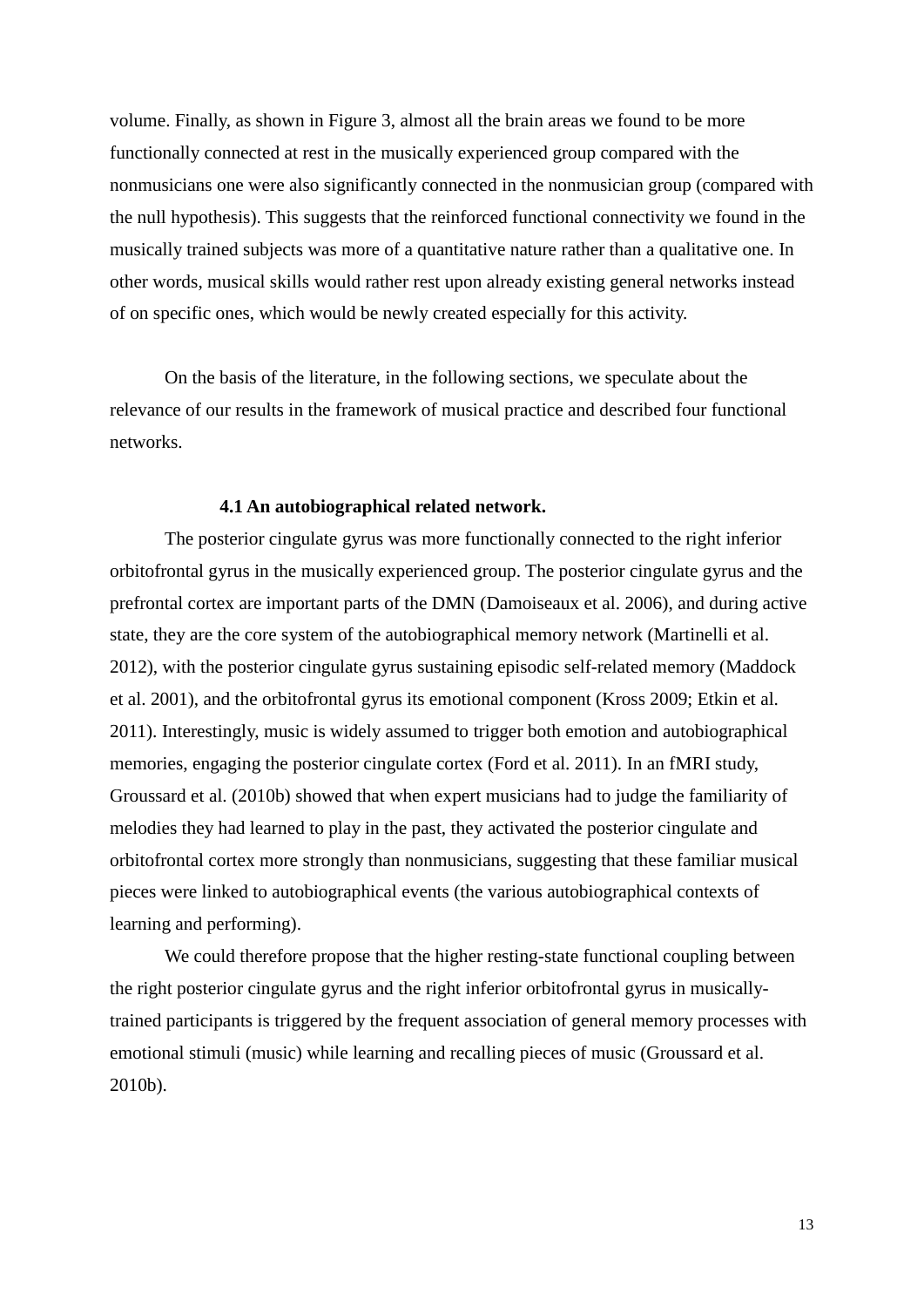### **4.2 A semantic related network.**

The right middle cingulate gyrus is more functionally connected at rest with the left temporal pole and the right inferior frontal gyrus. These three regions belong to the restingstate salience network, which is implied for the evaluation of external and internal stimuli and the monitoring of errors (Seeley et al. 2007). Moreover, during active state, the middle cingulate gyrus is an important structure for working memory processes, especially the detection of incongruity, salience and/or surprising events (Etkin et al. 2011), whereas on the contrary, the inferior frontal gyrus seems to process the regular rules that govern both language and Western tonal music (Tillman et al. 2003). Finally, the temporal pole is viewed as the region where semantic knowledge about unique entities are stored (Simmons and Martin 2009; Ross and Olson 2011).

Interestingly, the middle cingulate gyrus has been shown to be more highly activated in musicians than in nonmusicians in fMRI studies of auditory working memory for musical sounds (Pallesen et al. 2010) and musical semantic memory (Groussard et al. 2010a). Moreover, both the right inferior frontal gyrus (Groussard et al. 2010) and the left temporal pole (Platel et al. 2003) have been found to be involved in semantic memory tasks using musical material.

Taking these findings together, we can hypothesize that the higher resting-state functional connectivity observed between these three areas could be induced by frequent access to musical semantic knowledge and auditory structures, and their maintenance in working memory.

#### **4.3 A language related network.**

The left superior temporal gyrus (Brodmann area, BA 48) corresponds to the primary auditory cortex, which contains auditory frequency-selective neurons that code for sound perception and production (Price 2012).

In our study, the musicians exhibited greater functional connectivity between this region and subcortical area (right globus pallidus), bilateral motor areas (inferior part of the precentral gyrus) and the left premotor cortex, the bilateral supramarginal gyrus, an associative auditory area (left middle anterior temporal gyrus), and the left middle frontal gyrus. It is interesting to note that all these regions could belong to the resting-state auditory network and that during active state, all of them (except for the globus pallidus) have been linked to one or several stages of language perception, comprehension and/or production (Price 2012).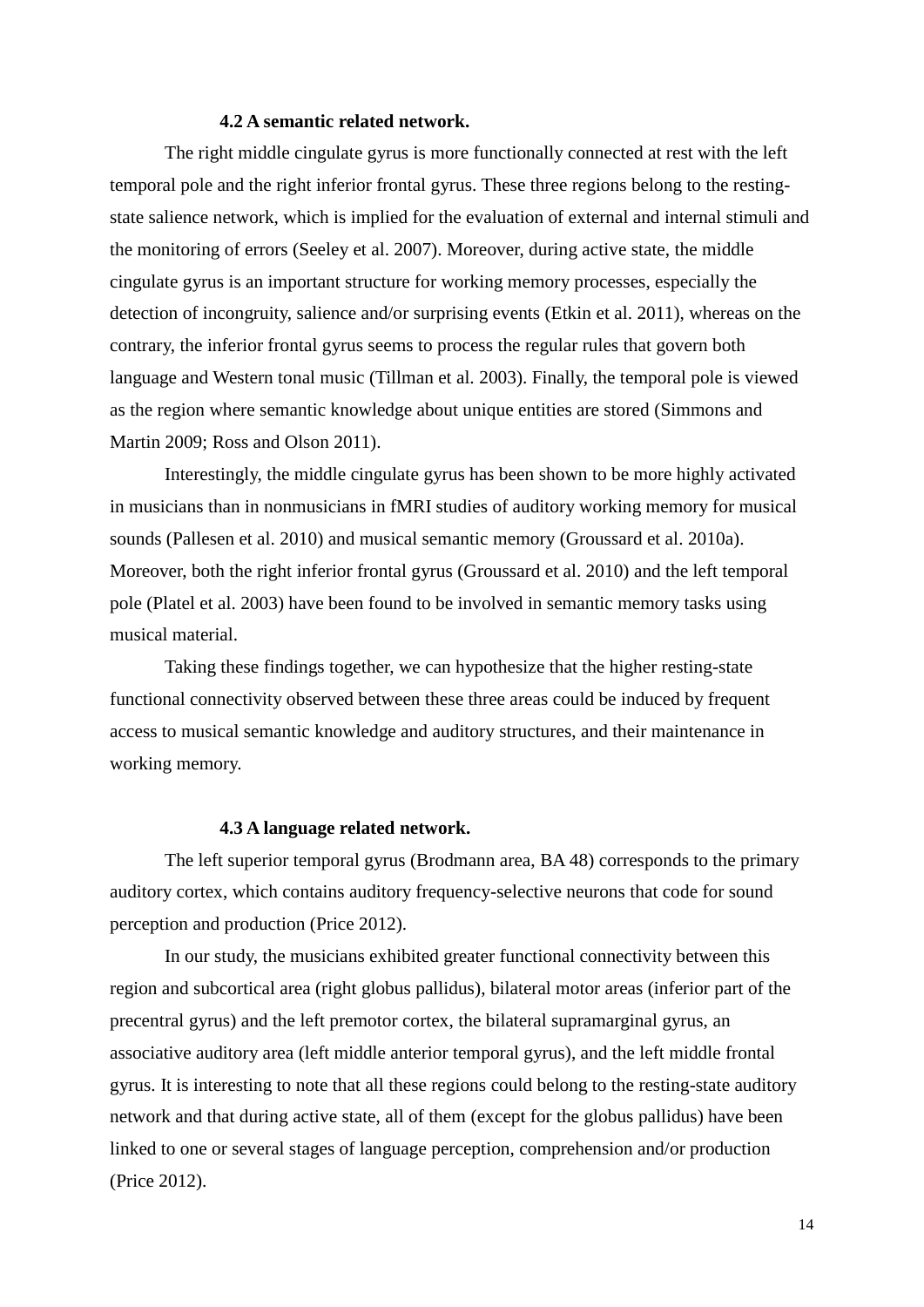It would not be very surprising that musical practice leads to a strengthening of a language-related network, as more and more authors argue that the brain regions classically dedicated to speech are actually involved in all forms of auditory-motor behavior, including musical practice (Dick et al. 2010).

For instance, works have shown a functional coupling of primary motor and auditory areas during the perception and production of these two behaviors (speech: Watkins et al. 2003; music: Haueisen and Knösche 2001; Bangert et al. 2006). Moreover, secondary auditory and motor areas have been shown to be active during the mental imagery of speech (Shergill et al. 2002) and music (Kristeva et al. 2003). Then, the role of the supramarginal gyrus in the sight reading of words (Stoeckel et al. 2009) has also been demonstrated by Sergent et al. (1992) for musical scores, and the left middle dorsolateral frontal gyrus seems to play a role in attributing verbal labels to music notes (Bermudez and Zatorre, 2005). Finally, the globus pallidus is a subcortical motor pathway of the brain which has been found to be involved in visually guided, voluntary, small-amplitude movements in animal studies (Alamy et al. 1995), its function in a musical practice context could therefore be link with the subtle motor modulation that is required to ensure accurate synchrony.

Taking these findings together, we suggest that the greater resting-state functional connectivity observed in the musically experienced group among these areas dedicated to language perception and production processes could be explained by the activity of regularly reading musical scores and generating musical phrases.

### **4.4 An emotional related network.**

The final area that showed a higher GM volume in musicians was located within the right inferior orbitofrontal gyrus, and was more functionally connected at rest with the bilateral claustrum. Together, these three regions form part of the resting-state executive control network (Damoiseaux et al. 2006).

During active state, the orbitofrontal gyrus is involved in decision making and emotional state regulation (Hariri et al. 2000; Phan et al. 2002; Payer et al. 2012), and has often been found to be active during neuroimaging protocols that require the processing of emotion in facial expressions (Nakamura et al. 1999), prosody (Morris et al. 1999; George et al. 2012) and music (Brattico et al. 2011). The claustrum is a subcortical area that contains retinotopic and somatosensory maps that code for bodily and visceral states by owning inputs and outputs with almost the entire cortex (Crick and Koch 2005). This allows for the integration of external and internal information. In a recent paper, Smythies et al. (2012)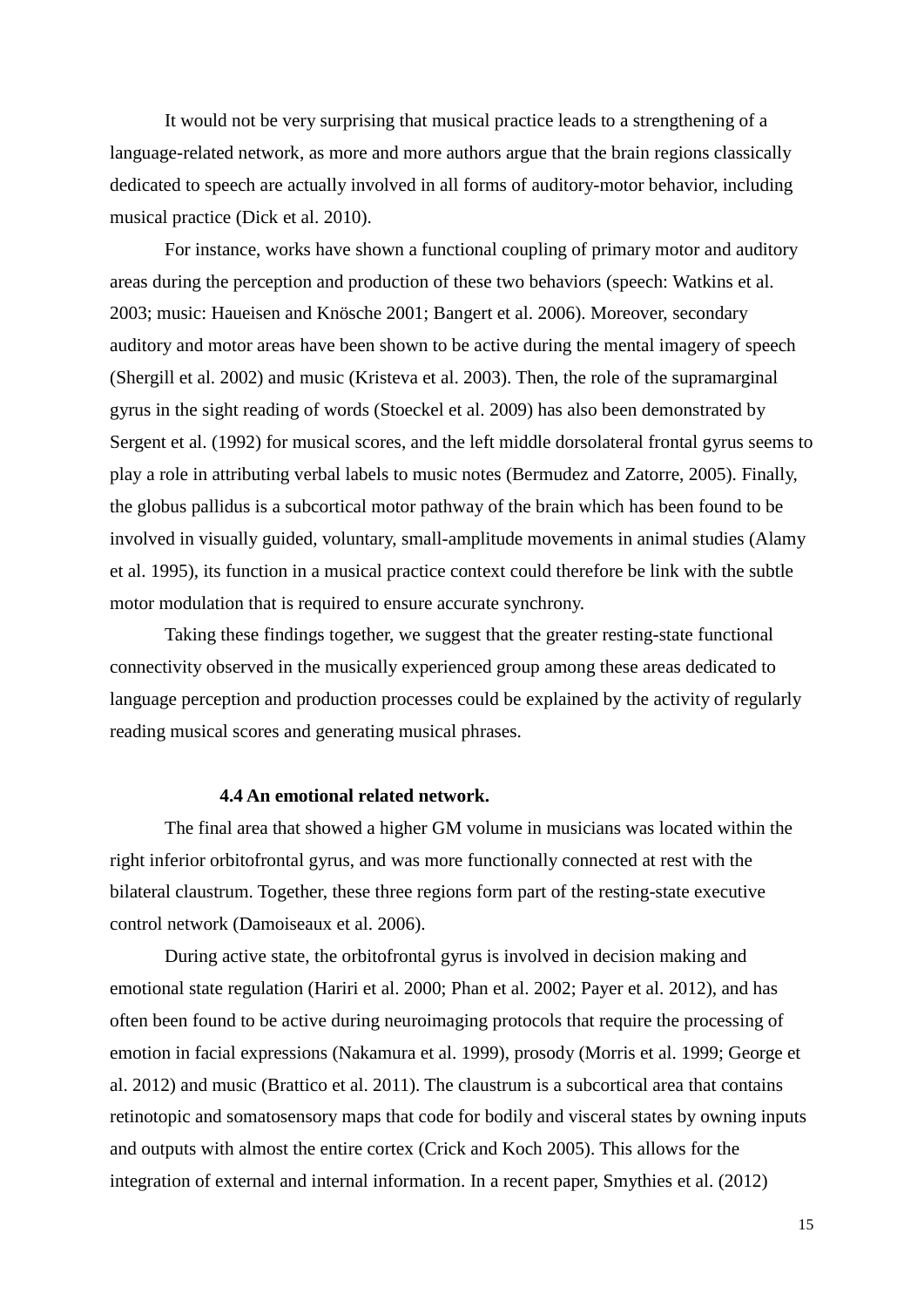extended this view of the claustrum's function to all voluntary behavior. They likened the claustrum to a general of war who "could review the whole situation at a glance, and make instant decisions about what orders to send back".

It seems coherent to assume that these three regions play a collaborative role in musical practice, integrating the emotion aroused by the sounds into the modulated planning of future motor sequences in order to maintain the proper expressiveness of the piece being played.

### **5 Conclusion**

To sum-up, after identifying four regions with increased GM volume in the musician group, we looked for brain areas whose resting-state time-series activity was more closely synchronized with one of these regions in the musician group than in the nonmusician group. For each of the four comparisons, analyses revealed a network of one or more areas, allowing us to supply integrative interpretations of their hypothetical cognitive functions during musical practice.

The first network we found comprised autobiographical memory-related regions belonging to the DMN. In the context of musical practice, we suggest that this network is recruited by the encoding, storage and recall of melodies that are partly based on their emotional and autobiographical contextual components. The second network we identified comprised areas that belong to the salience network. Its involvement during musical practice could be explained by the need to access to semantic musical memory, where each piece of music is stored as a unique entity characterized especially by verbal labels and knowledge, and by its auditory structure. The third network encompassed several regions, all known to be implied in language processing and to form part of the resting-state auditory network. Music and speech share many similarities, therefore, differences within a language network in experienced musicians seem entirely plausible (and have already been attested). Finally, the fourth network incorporated the right inferior frontal gyrus and the claustrum (bilaterally), structures that belong to the executive control network. We propose that this network could subserve the motor modulation required for the emotionally expressive interpretation of music. At this point, it is important to note that these interpretations are hypothetical, and deserve to be confirmed by behavioral assessments that would be statistically linked to the functional results. Moreover, we cannot provide a causal explanation between brain differences and musical practice, as the present work was cross-sectional, and that some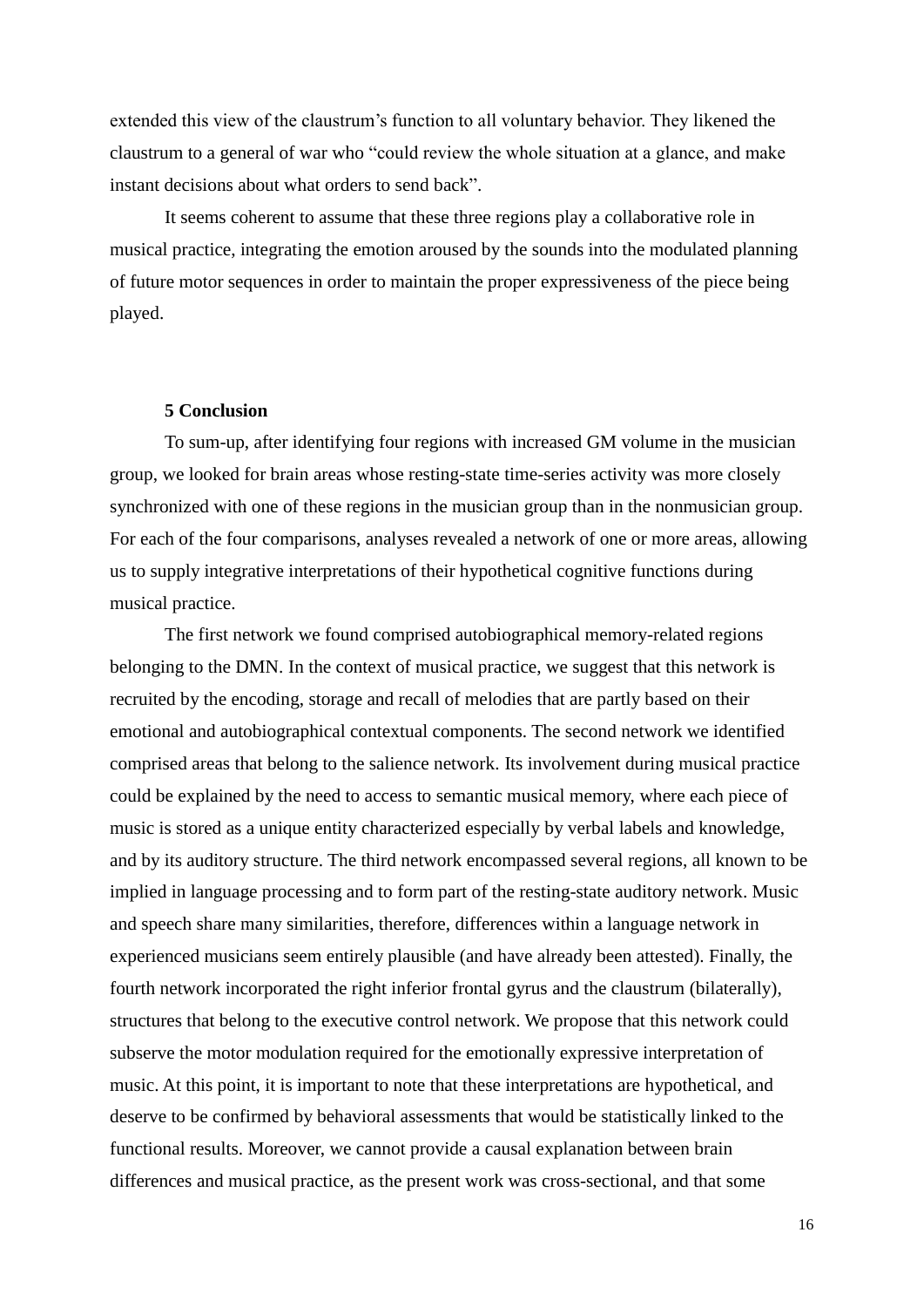studies have suggested brain anatomical (Wong et al. 2007) and functional predisposition for learning (Zatorre et al. 2012; López-Barroso et al. 2013), even at rest (Veroude et al. 2010; Ventura-Campos et al. 2013). In other words, the differences we found in the brain of musically trained individuals might not have been triggered by practice-related plasticity, but might rather have prompted musicians to engage themselves in music and to reach a high level of expertise.

Our supplementary analysis indicated that the functional reorganization we found in the musically experienced group cannot wholly be explained by higher local GM volume. This suggests that other variables (not assessed in this study) are also implicated in the expertise-related resting-state functional reorganization. In future works, it could be worthwhile taking other proxies into account, such as the frequency of training and the number of musical pieces recently learned, in view of the hypothesized role of resting-brain neural activity in consolidating new learning, as well as in maintaining synchronous the activity of areas that are frequently jointly engaged during active states (Fox and Raichle, 2007). Moreover, adding diffusion tensor imaging (DTI) data could help to clarify the link between morphological and resting-state functional modulation of the brain in the framework of expertise-related plasticity given that resting-state functional connectivity also reflects the brain"s anatomical connectivity (van den Heuvel et al. 2009). Finally, other sophisticated statistical procedures, such as stochastic dynamic causal modeling (DCM), could provide information about the effective connectivity between functionally connected areas at rest. That means, it could allow having clues regarding the amount and direction of the influence that one area"s time series exerts over another.

To conclude, although the results of the present study need to be confirmed and deepened, it suggests that resting-state functional connectivity studied from structurally modified brain areas can contribute to the investigation of expertise-related functional plasticity. In the framework of musical practice, it corroborates that expertise is linked to structural enhancements beyond the sensorimotor cortex. In addition, it also shows that these morphological particularities are accompanied by modulations in their resting-state functional connectivity with many other areas of the brain, ranging from subcortical regions to highlevel cognitive areas, via the primary sensorimotor cortex.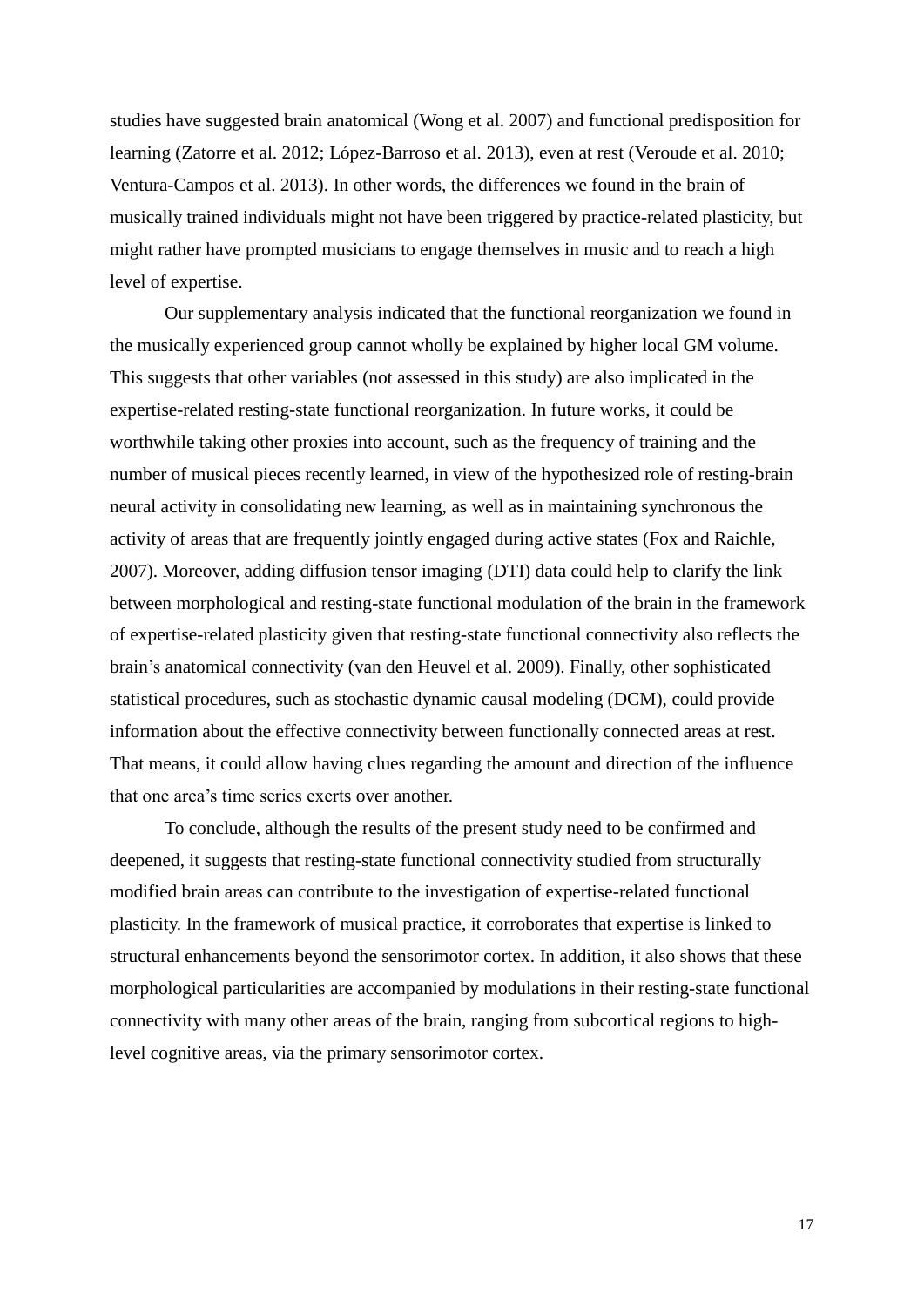# **Acknowledgements**

This study was supported by a French Ministry of Research grant. We would like to thank all the members of the INSERM U1077 team and the staff at the Cyceron center for their support. We are especially grateful to Ms. Leblond and Ms. Mutlu for their help in the redaction and illustration, and to Dr. Lajoie and Dr. Arenaza-Urquijo for their valuable advice during the revision phase. We also thank the two reviewers for their helpful comments.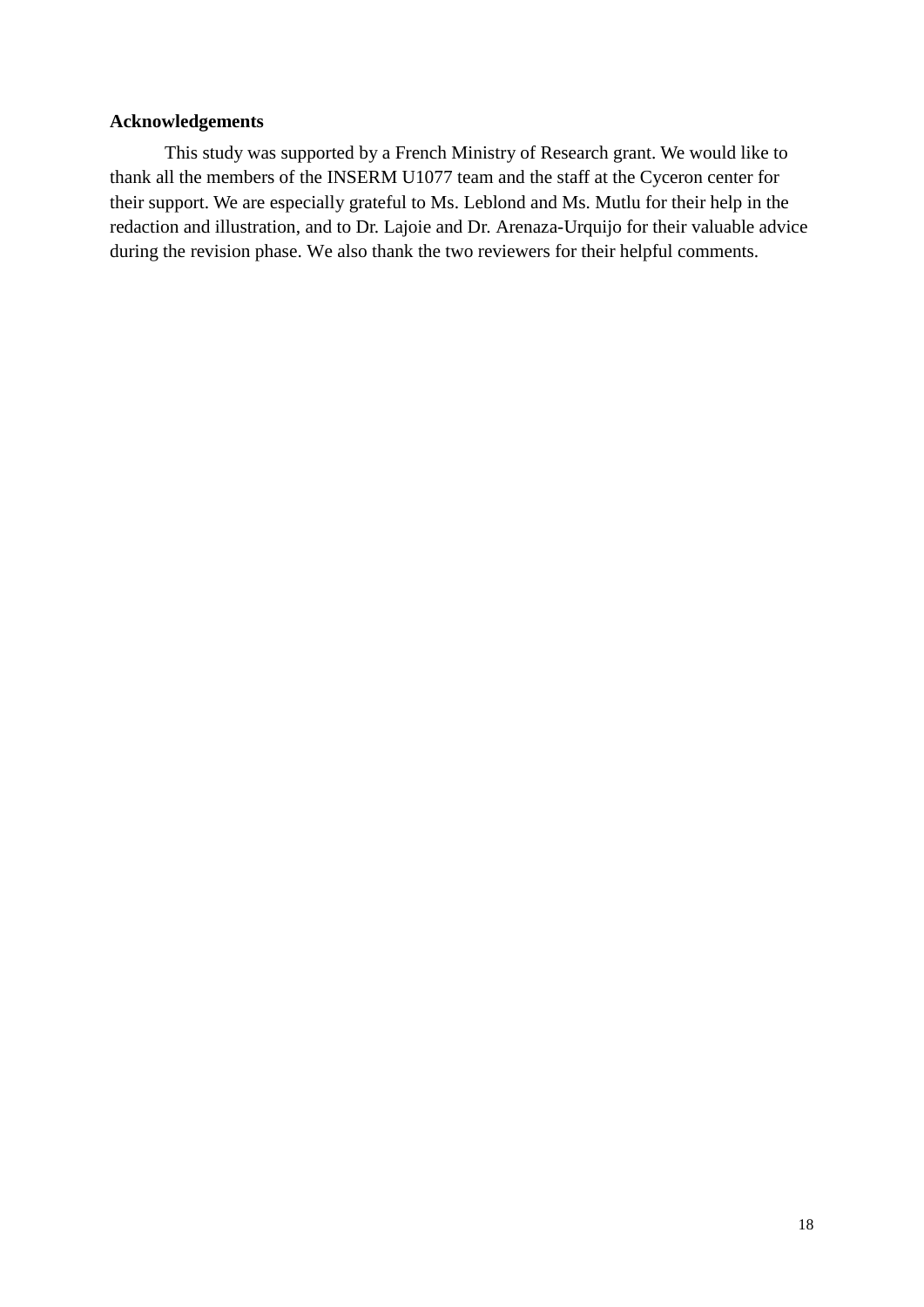# **References**

- Alamy M, Pons JC, Gambarelli D, Trouche E (1995) A defective control of small-amplitude movements in monkeys with globus pallidus lesions: An experimental study on one component of pallidal bradykinesia. Behav Brain Re*.* 72: 57–62.
- Albert NB, Robertson EM, Miall RC (2009) The resting human brain and motor learning. Curr Biol 19:1023-1027.
- Anderson BJ (2011) Plasticity of gray matter volume: The cellular and synaptic plasticity that underlies volumetric change. Dev Psychobiol 53:456-465.
- Ashburner J, Friston KJ (2005) Unified segmentation. Neuroimage 26: 839-851.
- Bangert M, Peschel T, Schlaug G, Rotte M, Drescher D, et al. (2006) Shared networks for auditory and motor processing in professional pianists: Evidence from fMRI conjunction. Neuroimage 30: 917-926.
- Bengtsson SL, Nagy Z, Skare S, Forsman L, Forssberg H, Ullén F (2005) Extensive piano practicing has regionally specific effects on white matter development. Nat Neurosci 8(9): 1148-1150.
- Bermudez P, Zatorre RJ (2005) Conditional associative memory for musical stimuli in nonmusicians: Implications for absolute pitch. J Neurosci 25: 7718-7723.
- Bialystok E, DePape A-M (2009) Musical expertise, bilingualism, and executive functioning. J Exp Psychol Hum Percept Perform 35: 565-574.
- Brattico E, Alluri V, Bogert B, Jacobsen T, Vartiainen N, et al. (2011) A functional MRI study of happy and sad emotions in music with and without lyrics. Front Psychology 2: 308. doi:10.3389/fpsyg.2011.00308
- Brett M, Anton JL, Valabregue R, Poline J-B (2002) Region of interest analysis using an SPM toolbox. Neuroimage 16, abstract 497.
- Crick FC, Koch C. (2005). What is the function of the claustrum? Philos Trans R Soc LordB Biol Sci 360: 1271-1279.
- Damoiseaux JS, Rombouts S, Barkhof F, Scheltens P, Stam CJ, et al. (2006) Consistent resting-state networks across healthy subjects. P Natl Acad. Sci 103: 13848–13853.
- Dawson WJ (2011) How and why musicians are different from nonmusicians. A bibliographic review. Med Prob Perform Art 26(2): 65-78.
- Di X, Zhu S, Jin H, Wang P, Ye Z, et al. (2012) Altered resting brain function and structure in professional badminton players. Brain Connect. 2(4): 225-233.
- Dick F, Lee HL, Nusbaum H, Price CJ (2010) Auditory-motor expertise alters "speech selectivity" in professional musicians and actors. Cereb Cortex21: 938-948.
- Draganski B, May A (2008) Training-induced structural changes in the adult human brain. Behav Brain Res 192: 137-142.
- Duan X, Liao W, Liang D, Qiu L, Gao Q,Liu C, Gong Q, et al. (2012) Large-scale brain networks in board game experts: Insights from a domain-related task and task-free resting state. PloS One 7(3): e32532.
- Duncan J, Owen AM (2000) Common regions of the human frontal lobe recruited by diverse cognitive demands. Trends Neurosci 10: 475-483.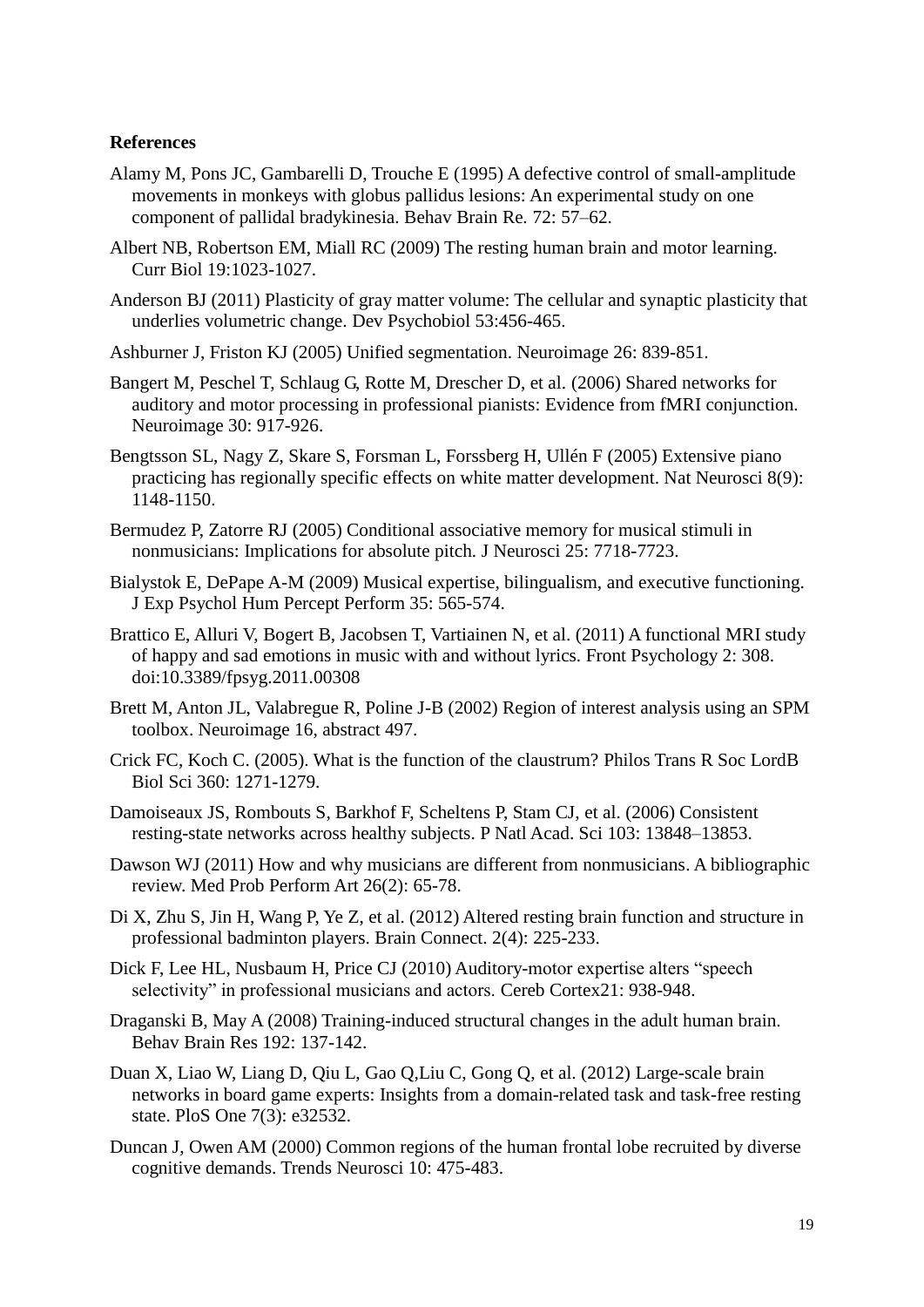- Etkin A, Egner T, Kalisch R (2011) Emotional processing in anterior cingulate and medial prefrontal cortex. Trends Cogn Sci 15: 85-93.
- Fauvel B, Groussard M, Eustache F, Desgranges B, Platel H (2013) Neural implementation of musical expertise and cognitive transfers: Could they be promising in the framework of normal cognitive aging? Front Hum Neurosci 7(693): doi: 10.3389/fnhum.2013.00693.
- Ford JH, Addis DR, Giovanello KS (2011) Differential neural activity during search of specific and general autobiographical memories elicited by musical cues. Neuropsychologia 49: 2514-2526.
- Fox MD, Raichle ME (2007) Spontaneous fluctuations in brain activity observed with functional magnetic resonance imaging. Nat Rev Neurosci 8: 700-711.
- Gaab N, Schlaug G (2003) Musicians differ from nonmusicians in brain activation despite performance matching. Ann N Y Acad Sci 999: 385-388.
- George MS, Parekh PI, Rosinsky N, Ketter TA, Kimbrell TA, et al. (2012) Understanding emotional prosody activates right hemisphere regions. Arch Neurol 53(7): 665-70.
- Gaser C, Schlaug G (2003) Brain structures differ between musicians and non-musicians. J Neurosci 23(27): 9240-9245.
- Groussard M, Rauchs G, Landeau B, Viader F, Desgranges B, et al. (2010a) The neural substrates of musical memory revealed by fMRI and two semantic tasks. Neuroimage 53: 1301-1309.
- Groussard M, La Joie R, Rauchs G, Landeau B, Chételat G, et al. (2010b) When music and long-term memory interact: Effects of musical expertise on functional and structural plasticity in the hippocampus. PloS One 5(10): e13225.
- Hariri AR, Bookheimer SY, Mazziotta JC (2000) Modulating emotional responses: Effects of a neocortical network on the limbic system. Neuroreport 11: 43–48.
- Haueisen J, Knösche TR (2001) Involuntary motor activity in pianists evoked by music perception. J Cognitive Neurosci 13: 786–792.
- Huijbers W, Pennartz CMA, Rubin DC, Daselaar SM (2011) Imagery and retrieval of auditory and visual information: Neural correlates of successful and unsuccessful performance. Neuropsychologia 49: 1730-1740.
- Hyde KL, Lerch J, Norton A, Forgeard M, Winner E, et al. (2009) Musical training shapes structural brain development. J Neurosci 29(10): 3019-3025.
- Ilg R, Wohlschlager AM, Gaser C, Liebau Y, Dauner R, et al. (2008) Gray matter increase induced by practice correlates with task-specific activation: A combined functional and morphometric magnetic resonance imaging study. J Neurosc*.* 28: 4210-4215.
- Imfeld A, Oechslin M, Meyer M, Loenneker T, Jancke L (2009)White matter plasticity in the corticospinal tract of musicians: A diffusion tensor imaging study. Neuroimage 46: 600-607.
- James CE, Oechslin MS, Van De Ville D, Hauert C-A, Descloux C, Lazeyras F (2013) Musical training intensity yields opposite effects on grey matter density in cognitive versus sensorimotor networks. Brain Struct Funct. doi: 10.1007/s00429-013-0504-z
- Jung WH, Kim SN, Lee TY, Jang JH, Choi C-H, et al. (2013) Exploring the brains of Baduk (Go) experts: Gray matter morphometry, resting-state functional connectivity, and graph theoretical analysis. Front Hum Neurosci 7(633).doi: 10.3389/fnhum.2013.00633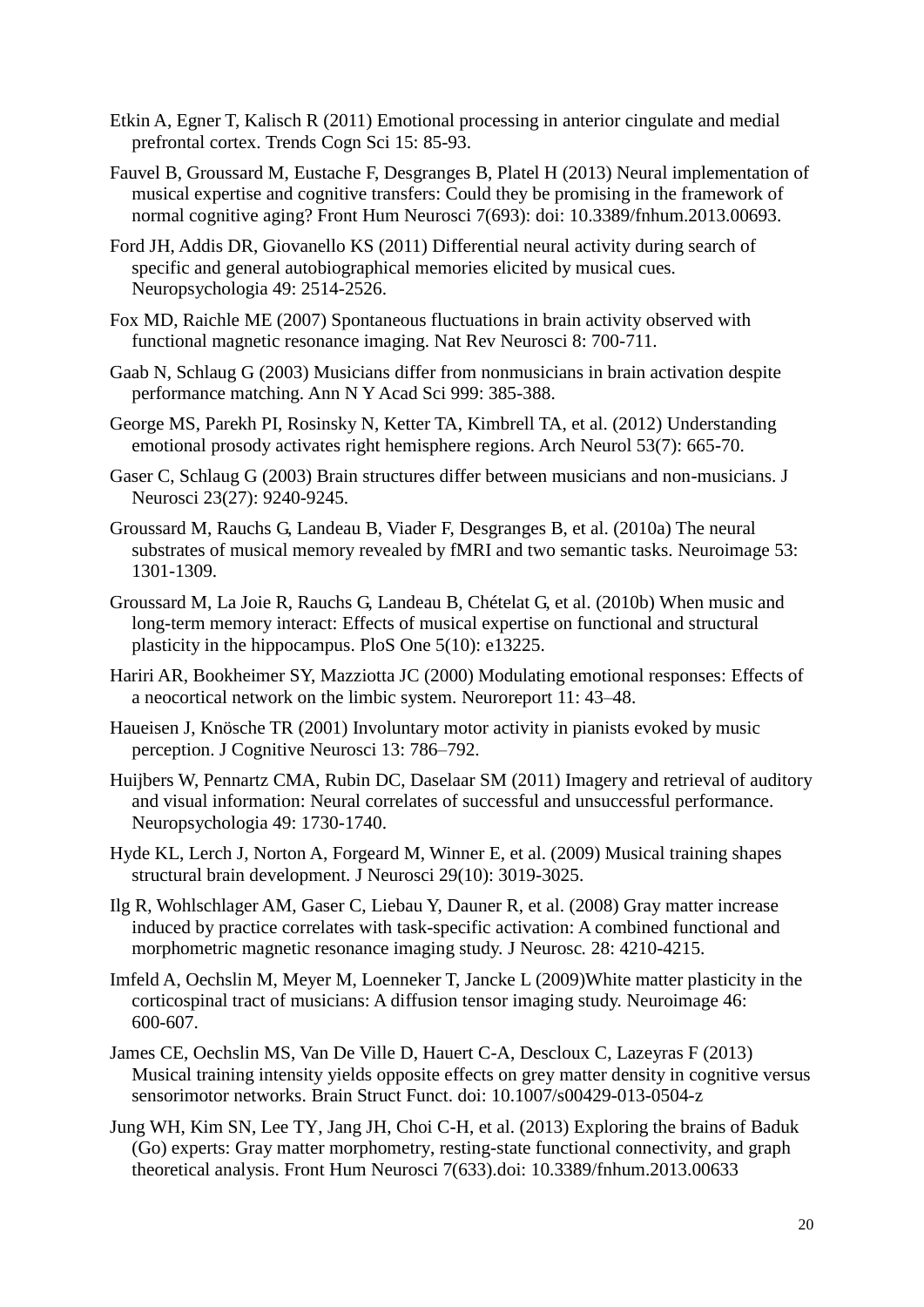- Kristeva R, Chakarov V, Schulte-Möntig J, Spreer J (2003) Activation of cortical areas in music execution and imaging: A high-resolution EEG study. Neuroimage 20:1872-1883.
- Kross E, Davidson M, Weber J, Ochsner K. (2009). Coping with emotions past: The neural bases of regulating affect associated with negative autobiographical memories. Bio Psychiatry 65: 361-366.
- Lewis CM, Baldassarre A, Committeri G, Romani GL, Corbetta M (2009) Learning sculpts the spontaneous activity of the resting human brain. P Natl Acad Sci 106: 17558–17563.
- Liao W, Xu Q, Mantini D, Ding J, Machado-de-Sousa, et al. (2011) Altered gray matter morphometry and resting-state functional and structural connectivity in social anxiety disorder. Brain Res 1388:167-177.
- López-Barroso D, Catani M, Ripollés P, Dell"Acqua F, Rodrỉguez-Fornells A, de Diego-Balguer R (2013) Word learning is mediated by the left arcuate fasciculus. PNAS. 110(32): 13168-13173.
- Lui S, Deng W, Huang X, Jiang L, Ma X, et al. (2009) Association of cerebral deficits with clinical symptoms in antipsychotic-naive first-episode schizophrenia: An optimized voxelbased morphometry and resting state functional connectivity study. Am J Psychiatry 166: 196-205.
- Luo C, Guo Z, Lai Y, Liao W, Liu Q, et al. (2012). Musical training induces functional plasticity in perceptual and motor networks: Insights from resting-state fMRI. PloS One. 7(5): e36568.
- Maddock RJ, Garrett AS, Buonocore MH. (2001). Remembering familiar people: The posterior cingulate cortex and autobiographical memory retrieval. Neuroscience. 104: 667– 676.
- Martinelli P, Sperduti M, Piolino P (2012) Neural substrates of the self-memory system: New insights from a meta-analysis. Hum Brain Mapp doi:10.1002/hbm.22008
- Mevel K, Landeau B, Fouquet M, La Joie R, Villain N, et al. (2012) Age effect on the default mode network, inner thoughts, and cognitive abilities. Neurobiol Aging 34(4): 1292-1301.
- Morris JS, Scott SK, Dolan RJ (1999) Saying it with feeling: Neural responses to emotional vocalizations. Neuropsychologia 37: 1155–1163.
- Münte TF, Altenmuller E, Jancke L (2002) The musician"s brain as a model of neuroplasticity*.* Nat Rev Neurosci3: 473–477.
- Nakamura K, Kawashima R, Ito K, Sugiura M, Kato T, et al. (1999) Activation of the right inferior frontal cortex during assessment of facial emotion. J Neurophysiol 82: 1610–1614.
- Öztürk HA, Tascioglu B, Aktekin M, Kurtoglu Z, Erden I (2002) Morphometric comparison of the human corpus callosum in professional musicians and non-musicians by using in vivo magnetic resonance imaging. J Neuroradial 29: 29-34.
- Pallesen KJ, Brattico E, Bailey CJ, Korvenoja A, Koivisto J, et al. (2010) Cognitive control in auditory working memory is enhanced in musicians. PloS One 5(6): e11120.
- Pantev C, Herholz SC (2011) Plasticity of the human auditory cortex related to musical training. Neurosci Biobeha Rev 35: 2140-2154.
- Payer DE, Baicy K, Lieberman MD, London ED (2012) Overlapping neural substrates between intentional and incidental down-regulation of negative emotions. Emotion 12: 229-235.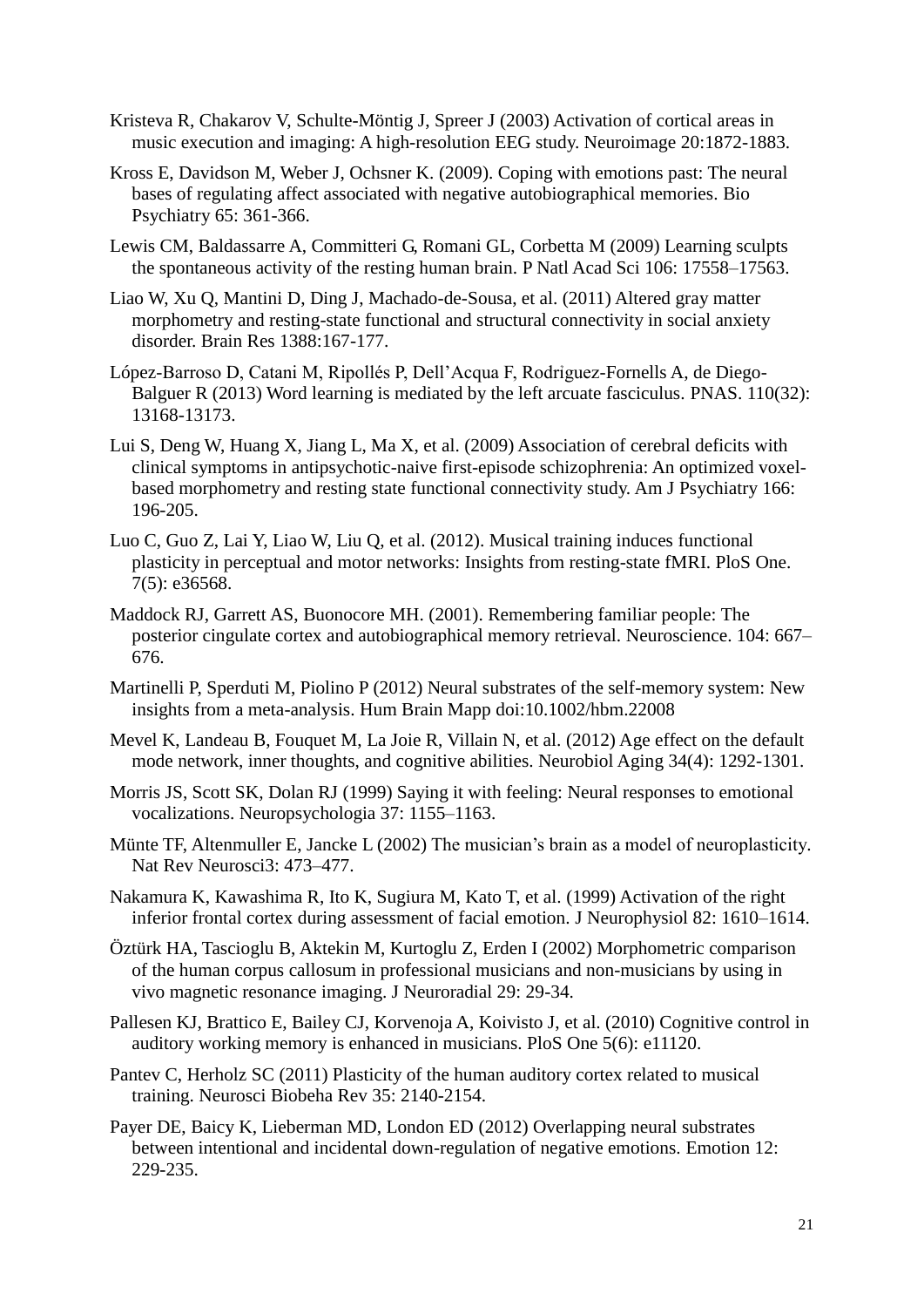- Phan KL, Wager T, Taylor SF, Liberzon I (2002) Functional neuroanatomy of emotion: A meta-analysis of emotion activation studies in PET and fMRI. Neuroimage 16: 331-348.
- Platel H, Baron JC, Desgranges B, Bernard F, Eustache F (2003) Semantic and episodic memory of music are subserved by distinct neural networks. Neuroimage 20: 244-256.
- Poline JB, Worsley KJ, Holmes AP, Frackowiak RS, Friston KJ (1995) Estimating smoothness in statistical parametric maps: Variability of p values. J Comput Assist Tomogr 19: 788–96.
- Price CJ (2012) A review and synthesis of the first 20 years of PET and fMRI studies of heard speech, spoken language and reading. Neuroimage 62: 816-847.
- Ross LA, Olson IR (2011) What"s unique about unique entities? An fMRI investigation of the semantics of famous faces and landmarks. Cereb Cortex 22: 2005-2015.
- Schlaug G, Jäncke L, Huang Y, Staiger JF, Steinmetz H (1995) Increased corpus callosum size in musicians. Neuropsychologia 33: 1047-1055.
- Schneider P, Scherg M, Dosch HG, Specht HJ, Gutschalk A, Rupp A (2002). Morphology of Heschl"s gyrus reflects enhanced activation in the auditory cortex of musicians. Nat Neurosci 5(7): 688-694.
- Schrott LM (1997) Effect of training and environment on brain morphology and behavior. Acta Pædiatr Suppl 422: 45-47.
- Seeley WW, Menon V, Schatzberg AF, Keller J, Glover GH, et al. (2007) Dissociable intrinsic connectivity networks for salience processing and executive control. J Neurosci 27(9): 2349-2356.
- Sergent J, Zuck E, Terriah S, MacDonald B (1992) Distributed neural network underlying musical sight-reading and keyboard performance. Science 257: 106-109.
- Shergill SS, Brammer MJ, Fukuda R, Bullmore E, Amaro E, et al. (2002) Modulation of activity in temporal cortex during generation of inner speech. Hum Brain Mapp 16: 219-227.
- Simmons WK, Martin A (2009) The anterior temporal lobes and the functional architecture of semantic memory. J Int Neuropsychol Soc 15(5): 645-649.
- Smythies J, Edelstein L, Ramachandran V (2012) Hypotheses relating to the function of the claustrum. Front Integr Neurosci 6: 53-69.
- Stoeckel C, Gough PM, Watkins KE, Devlin JT (2009) Supramarginal gyrus involvement in visual word recognition. Cortex 45:1091-1096.
- Tambini A, Ketz N, Davachi L (2010) Enhanced brain correlations during rest are related to memory for recent experiences. Neuron 65: 280-290.
- Tillmann B, Janata P, Bharucha JJ (2003) Activation of the inferior frontal cortex in musical priming. Cognitive Brain Res 16: 145-161.
- Urner M, Schwarzkopf DS, Friston K, Rees G (2013) Early visual learning induces longlasting connectivity changes during rest in the human brain. Neuroimage 77: 148-156.
- Vahdat S, Darainy M, Milner TE, Ostry DJ (2011) Functionally specific changes in restingstate sensorimotor networks after motor learning. J Neurosci 31: 16907-16915.
- van den Heuvel MP, Hulshoff Pol HE (2010) Exploring the brain network: A review on resting-state fMRI functional connectivity. Eur Neuropsychopharmacol 20: 519-534.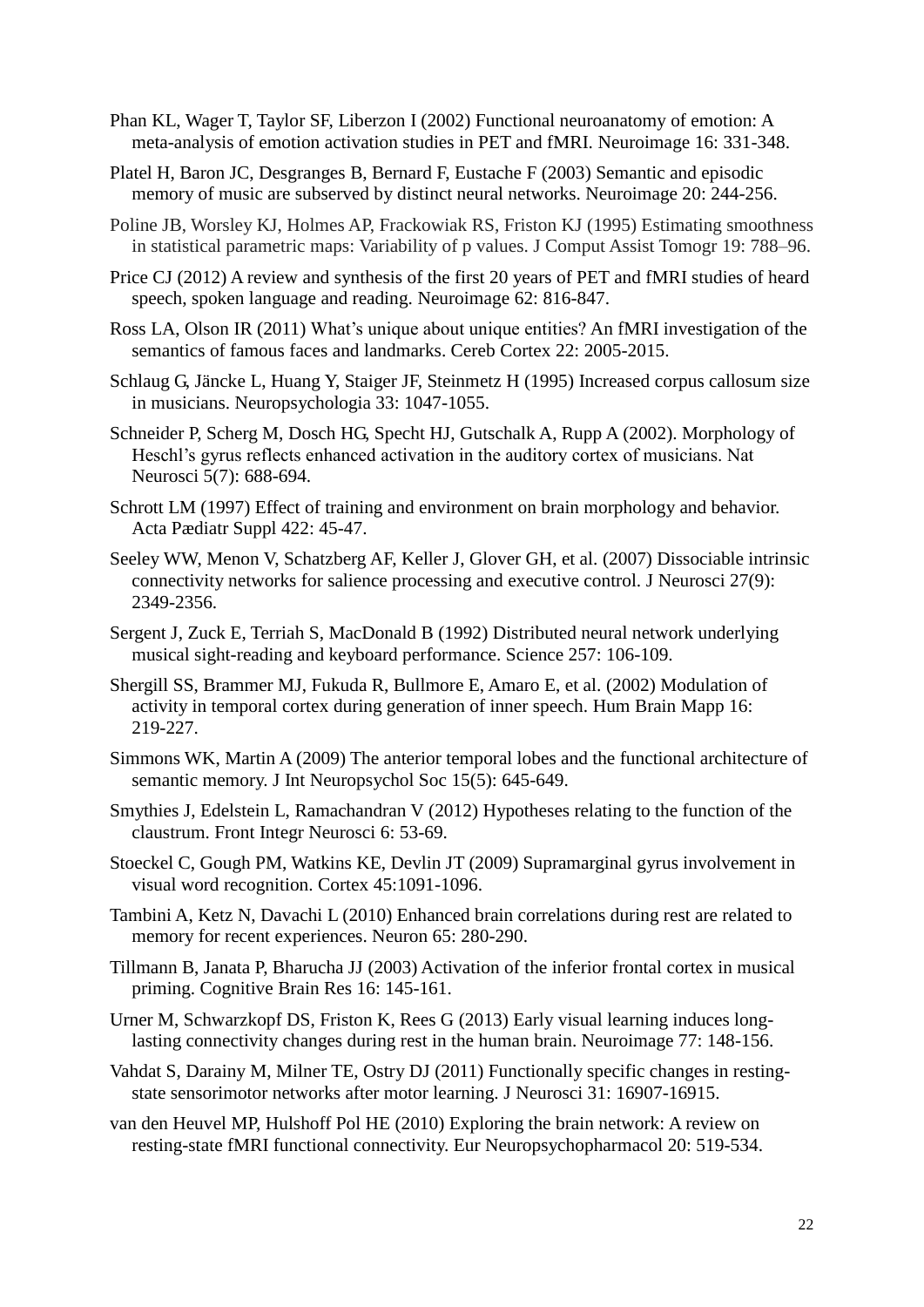- van den Heuvel MP, Mandl RCW, Kahn RS, Hulshoff Pol HE (2009) Functionally linked resting-state networks reflect the underlying structural connectivity architecture of the human brain. Hum Brain Mapp 30: 3127-3141.
- Ventura-Campos N, Sanjuà n A, Gonzà lez J, Palomar-Garcia M-A, Rodriguez-Pujadas A, et al. (2013) Spontaneous brain activity predicts learning ability of foreign sounds. J Neurosci 33(22): 9295-9305.
- Veroude K, Norris DG, Shumskaya E, Gullberg M, Indefrey P (2010) Functional connectivity between brain regions involved in learning words of a new language. Brain Lang. 113: 21-27.
- Villain N, Landeau B, Groussard M, Mevel K, Fouquet M, Dayan J, et al. (2010) A simple way to improve anatomical mapping of functional brain imaging. J Neuroimaging 4: 324-333.
- Wang Z, Zhang Z, Jiao Q, Liao W, Chen G, et al. (2012) Impairments of thalamic nuclei in idiopathic generalized epilepsy revealed by a study combining morphological and functional connectivity MRI. PloS One 7(7): e39701.
- Watkins KE, Strafella AP, Paus T (2003) Seeing and hearing speech excites the motor system involved in speech production. Neuropsychologia 41: 989-994.
- Wong PCM, Warrier CM, Penhune VB, Roy AK, Sadehh A, et al. (2007) Volume of left Heschl"s gyrus and linguistic pitch learning. Cereb Cortex 18: 828-836.
- Yuan K, Qin W, Liu J, Sun J, Liu P, et al. (2010) Gray matter deficits and resting-state abnormalities in abstinent heroin-dependent individuals. Neurosci Lett 482:101-105.
- Zatorre RJ, Delhommeau K, Zarate JM (2012) Modulation of auditory cortex response to pitch variation following training with microtonal melodies. Front Psychol 3, 544. doi: 10.3389/fpsyg.2012.00544.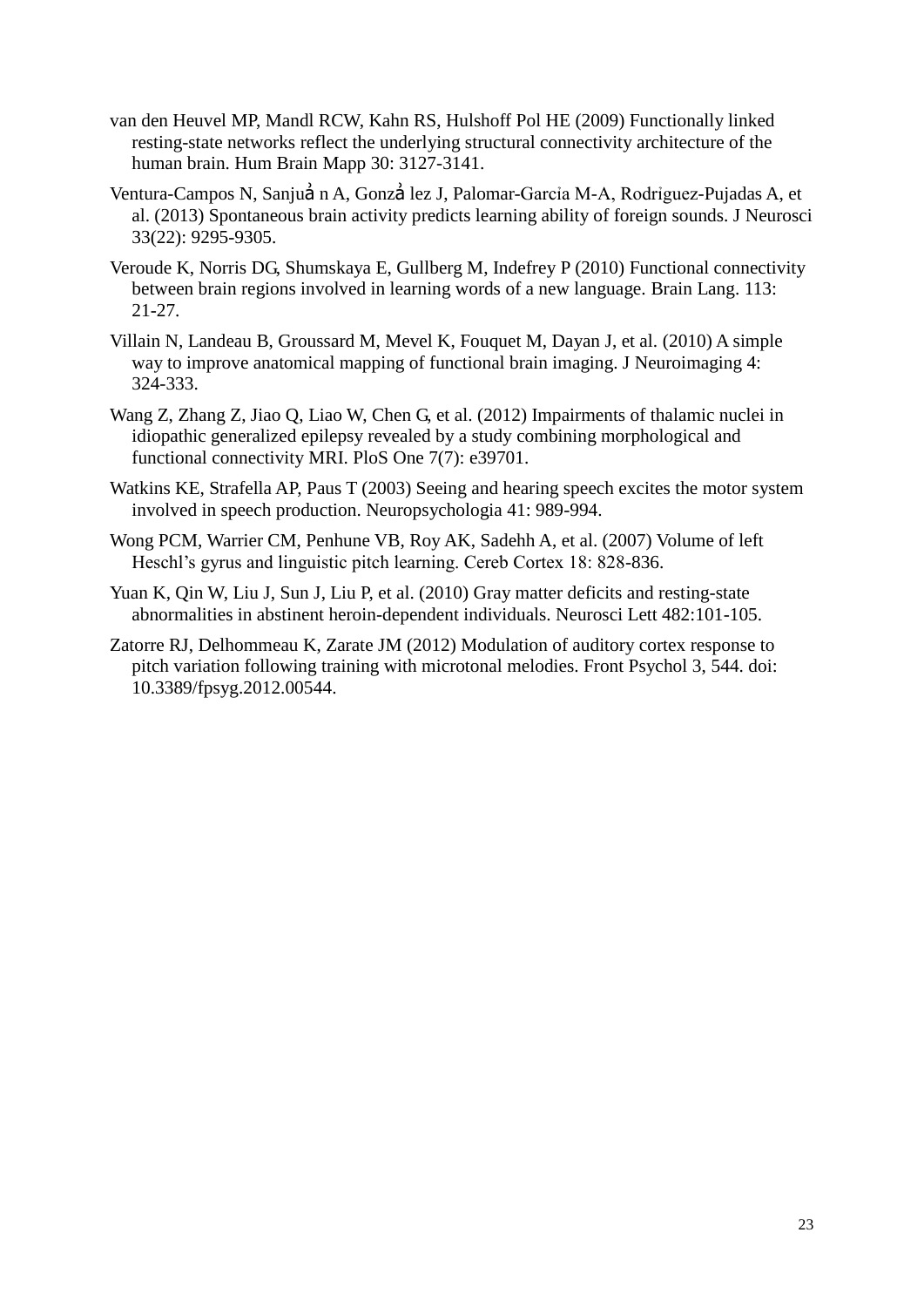# **Table 1**

# *Demographic Characteristics of Musicians and Nonmusicians*

| Group               | $\mathbf n$ | Sex ratio<br>(male/female) | Age<br>(years)<br>mean ±<br><b>SD</b> | <b>Education</b><br>(years) Mean<br>$±$ SD | <b>Training</b><br>duration<br>(years)<br>Mean $±$ SD | Age at the<br>start of<br>practice<br>Mean ± SD |
|---------------------|-------------|----------------------------|---------------------------------------|--------------------------------------------|-------------------------------------------------------|-------------------------------------------------|
| <b>Musicians</b>    | 16          | 7/9                        | $24.06 \pm$<br>3.55                   | $14.88 \pm 0.81$                           | $16.13 + 4.29$                                        | $7.75 \pm 2.02$                                 |
| <b>Nonmusicians</b> | 17          | 6/11                       | $24.65 \pm$<br>3.24                   | $15.12 + 2.31$                             |                                                       |                                                 |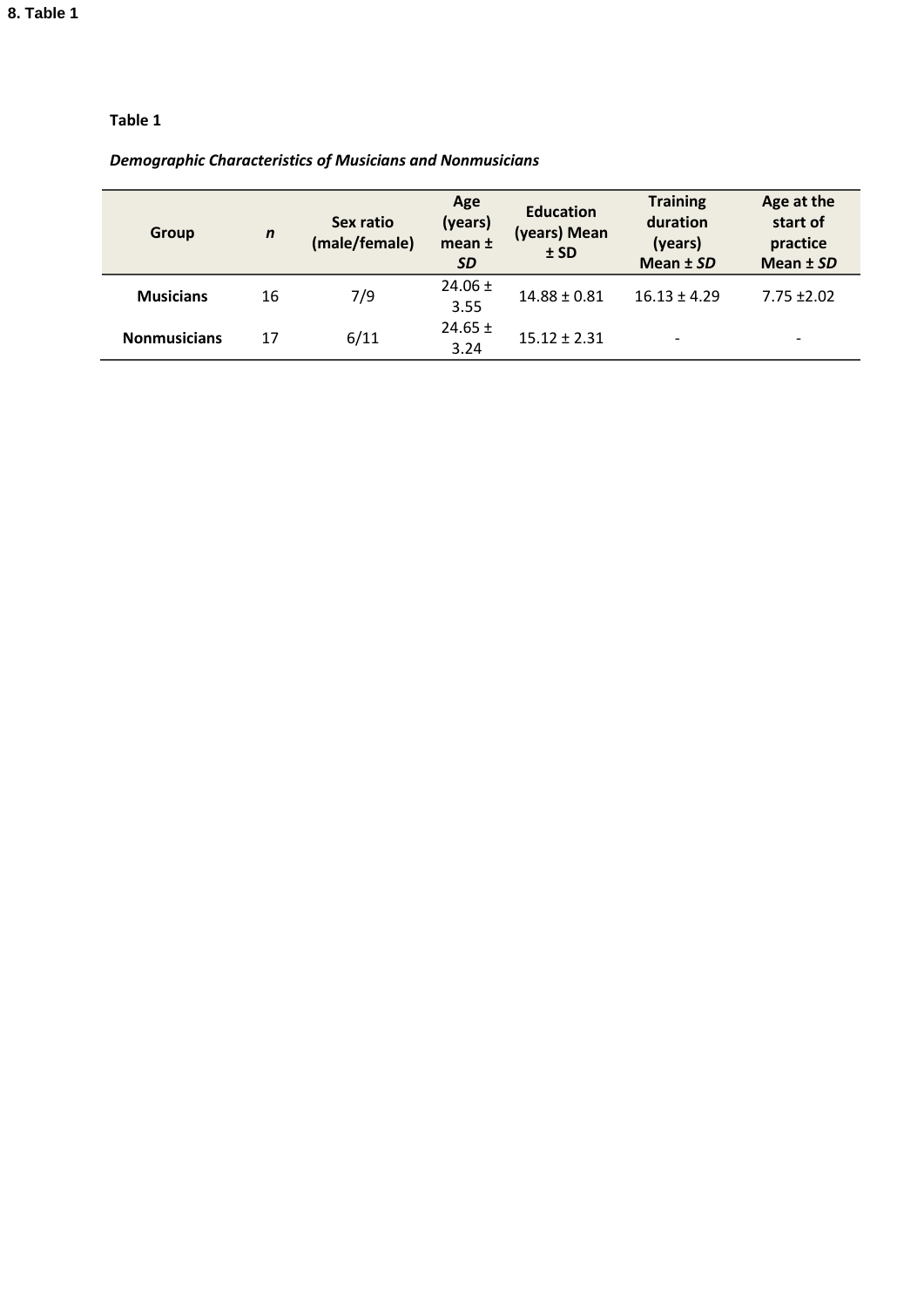# **Table 2**

# *Anatomical Labelling, Cluster Size, MNI Coordinates and Z-value for all analyses (p(unc)≤ .001,*  $k \ge 15$ .

| Contrast and anatomical labelling                                                                              |       | Cluster size | X       | y       | z     | Z score   |  |  |  |  |  |
|----------------------------------------------------------------------------------------------------------------|-------|--------------|---------|---------|-------|-----------|--|--|--|--|--|
| Structural modulated data contrast : Mus-Nonmus                                                                |       |              |         |         |       |           |  |  |  |  |  |
| Bilateral posterior cingulate gyrus (BA23)                                                                     | 83    | 4            | -36     | 34      | 3,78  |           |  |  |  |  |  |
| Right middle cingulate gyrus (BA23)                                                                            | 28    | 10           | $-16$   | 42      | 3,70  |           |  |  |  |  |  |
| Left superior temporal gyrus (BA 22)                                                                           | 15    | -54          | $-12$   | 4       | 3,70  |           |  |  |  |  |  |
| Right inferior orbitofrontal gyrus (BA11)                                                                      | 21    | 26           | 38      | $-14$   | 3,61  |           |  |  |  |  |  |
| Seed 1 (right posterior cingulate gyrus)-based resting state functional connectivity map contrast : Mus-Nonmus |       |              |         |         |       |           |  |  |  |  |  |
| Right inferior orbitofrontal gyrus (BA11)                                                                      | 39    | 8            | 32      | $-14$   | 3,79  |           |  |  |  |  |  |
| Seed 2 (right middle cingulate gyrus)-based resting state functional connectivity map contrast : Mus-Nonmus    |       |              |         |         |       |           |  |  |  |  |  |
| Right inferior frontal gyrus (BA47)                                                                            | 15    | 42           | 34      | 0       | 3,69  |           |  |  |  |  |  |
| Left superior temporal pole (BA38)                                                                             | 27    | $-42$        | 12      | $-20$   | 3,5   |           |  |  |  |  |  |
| Seed 3 (left temporal superior gyrus)-based resting state functional connectivity map contrast : Mus-Nonmus    |       |              |         |         |       |           |  |  |  |  |  |
| Left premotor cortex (BA8)                                                                                     | 88    | $-22$        | 12      | 56      | 3,98  |           |  |  |  |  |  |
| Right globus pallidus                                                                                          |       | 18           | 12      | 0       | $-14$ | 3.78      |  |  |  |  |  |
| Bilateral supramarginal gyrus (BA39/40)                                                                        | Left  | 121/33       | -50/-30 | -50/-58 | 38/42 | 3,72/3,42 |  |  |  |  |  |
|                                                                                                                | Right | 73           | 58      | $-50$   | 22    | 3,46      |  |  |  |  |  |
| Bilateral inferior part of the precentral                                                                      | Left  | 31           | -48     | 4       | 4     | 3.55      |  |  |  |  |  |
| gyrys (BA48)                                                                                                   | Right | 61/18        | 34/50   | $-20/0$ | 52/6  | 3,54/3,40 |  |  |  |  |  |
| Left middle anterior temporal gyrus (BA20)                                                                     |       | 33           | -48     | 2       | $-34$ | 3,42      |  |  |  |  |  |
| Left middle frontal gyrus (BA45)                                                                               | 16    | $-44$        | 36      | 26      | 3,18  |           |  |  |  |  |  |
| Seed 4 (right inferior frontal gyrus)-based resting state functional connectivity map contrast : Mus-Nonmus    |       |              |         |         |       |           |  |  |  |  |  |
|                                                                                                                | Left  | 64           | $-26$   | 24      | 10    | 3,41      |  |  |  |  |  |
| Bilateral claustrum                                                                                            | Right | 19           | 38      | 18      | 0     | 3,36      |  |  |  |  |  |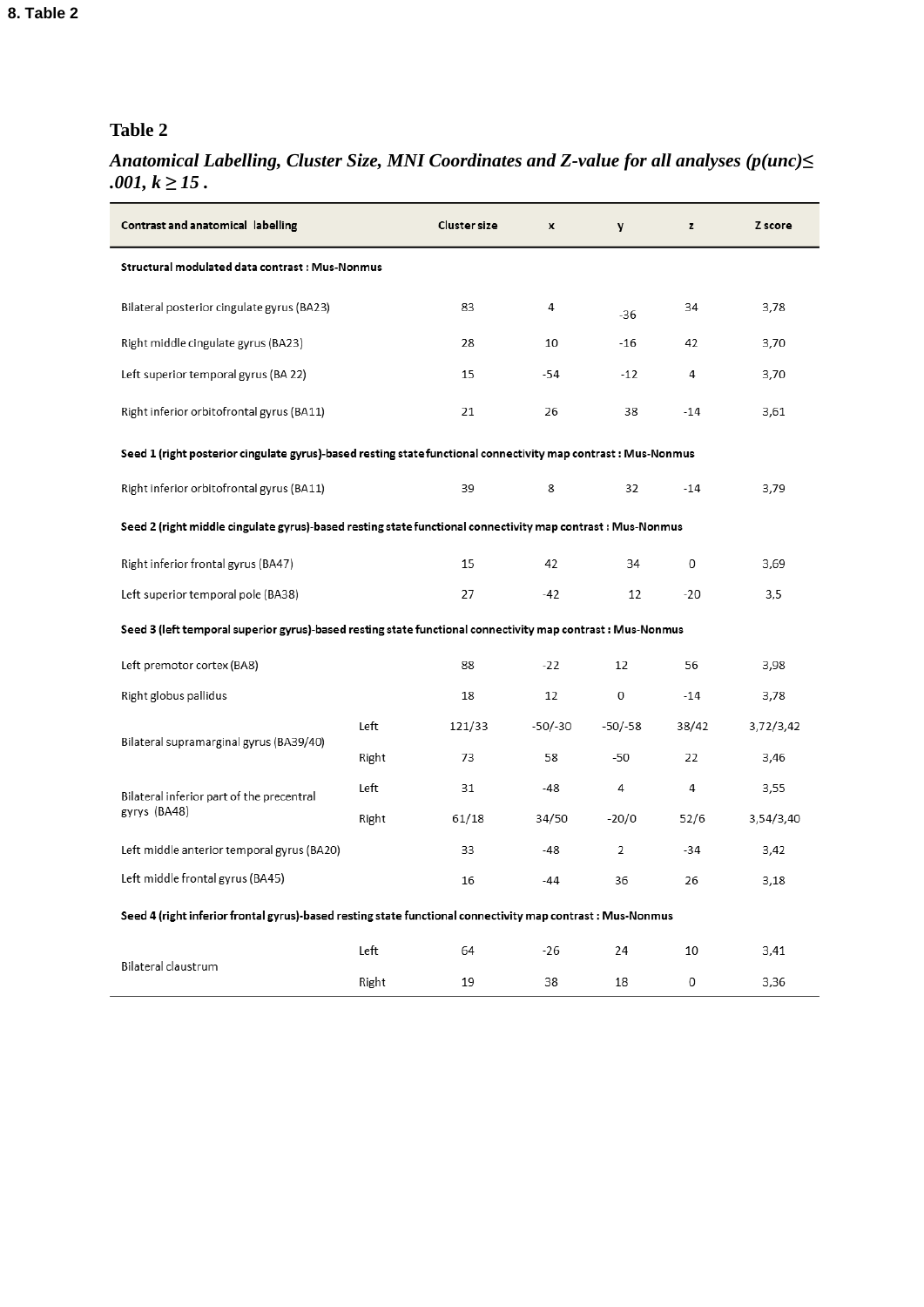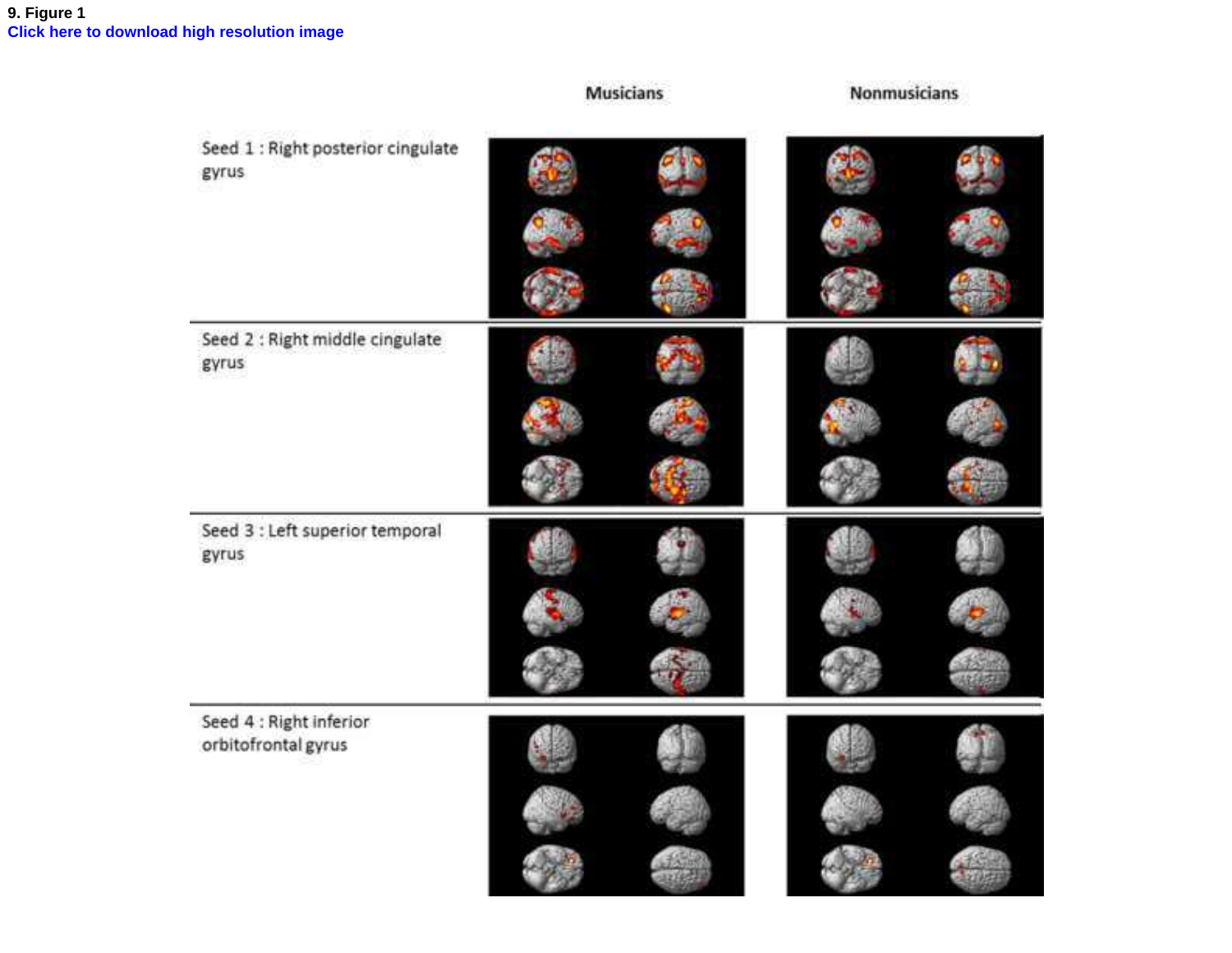**Figure1.** Image showing the four resting-states functional connectivity maps for musicallyexperienced group and nonmusicians group. p(fwe)≤.0001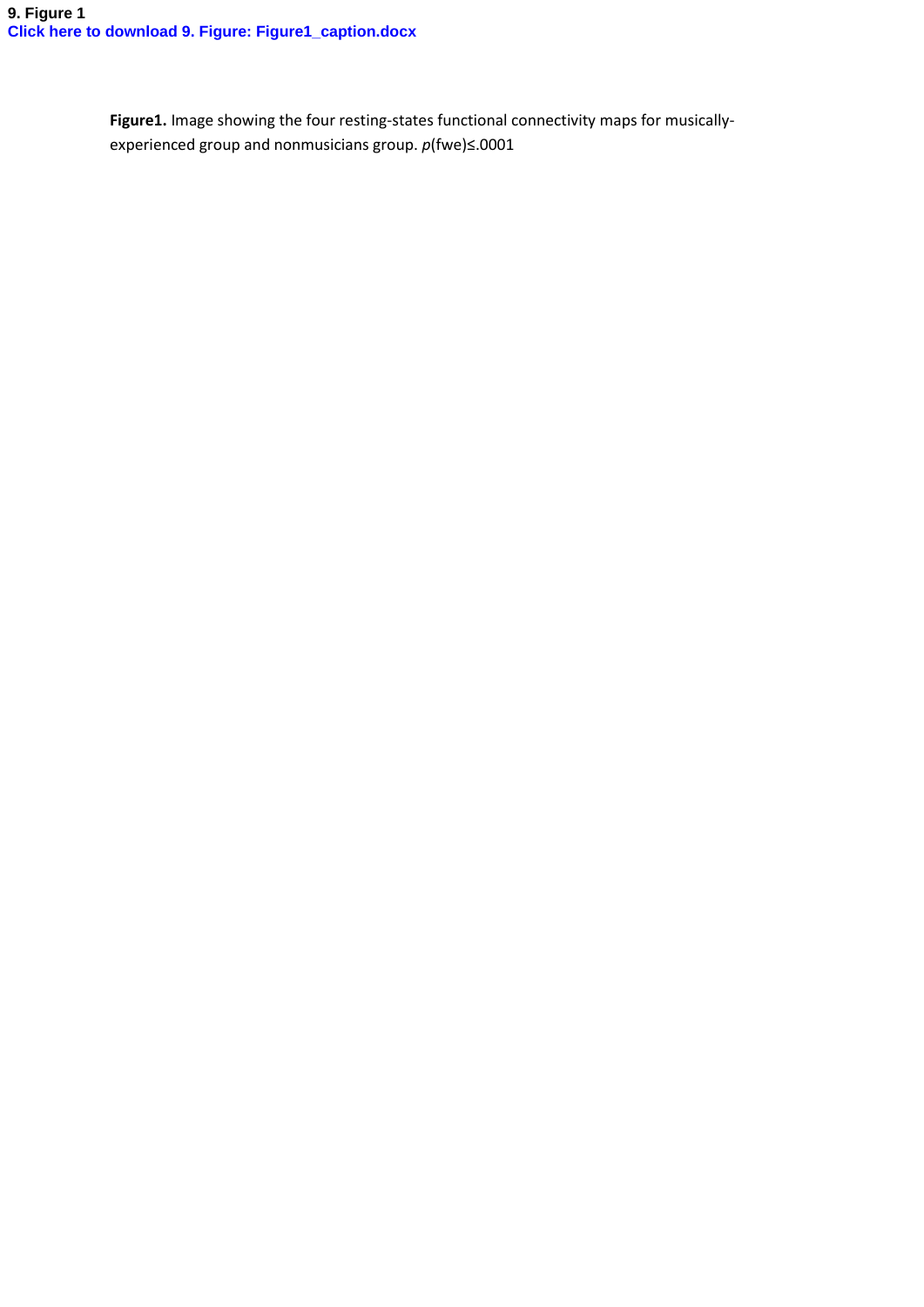**9. Figure 2 [Click here to download high resolution image](http://ees.elsevier.com/ynimg/download.aspx?id=1138480&guid=475357eb-80a2-487c-a561-b824afb08a95&scheme=1)**

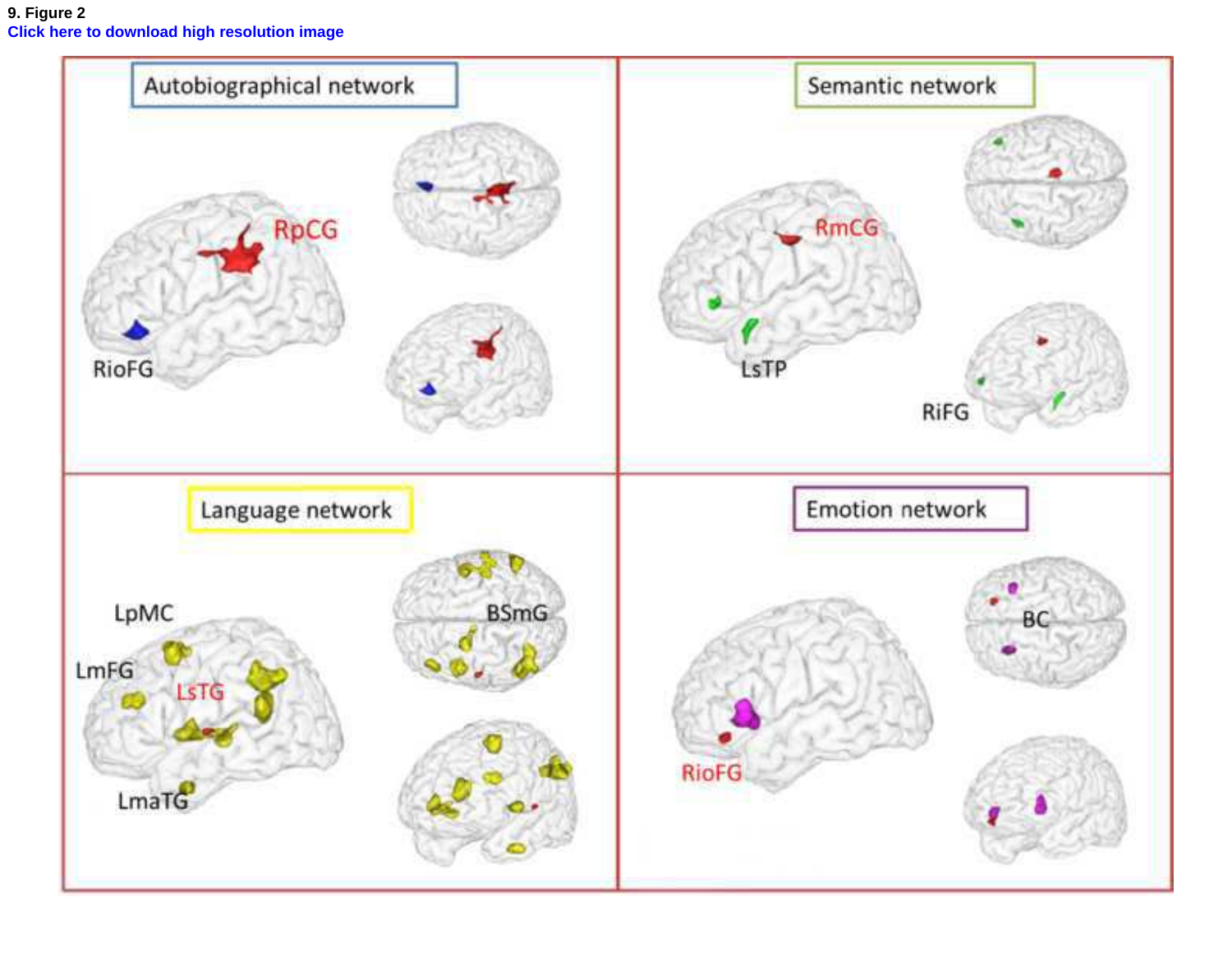**Figure 2**. Image showing the four clusters of enhanced gray matter volume in the musician group (red regions), as well as the brain areas with resting-state time series more correlated in the musician group (shown in blue, green, yellow, and purple).  $p(\text{unc}) < .005$ .

RpCG: Right posterior Cingulate Gyrus; RmCG: Right middle Cingulate Gyrus; RioFG: Right inferior orbitoFrontal Gyrus; LsTG: Left superior Temporal Gyrus; LsTP: Left superior Temporal Pole; RiFG: Right inferior Frontal Gyrus; BC: Bilateral Claustrum; BSmG: Bilateral Supramarginal Gyrus; LmaTG: Left middle anterior Temporal Gyrus; LmFG: Left middle Frontal Gyrus; LpMC: Left preMotor Cortex.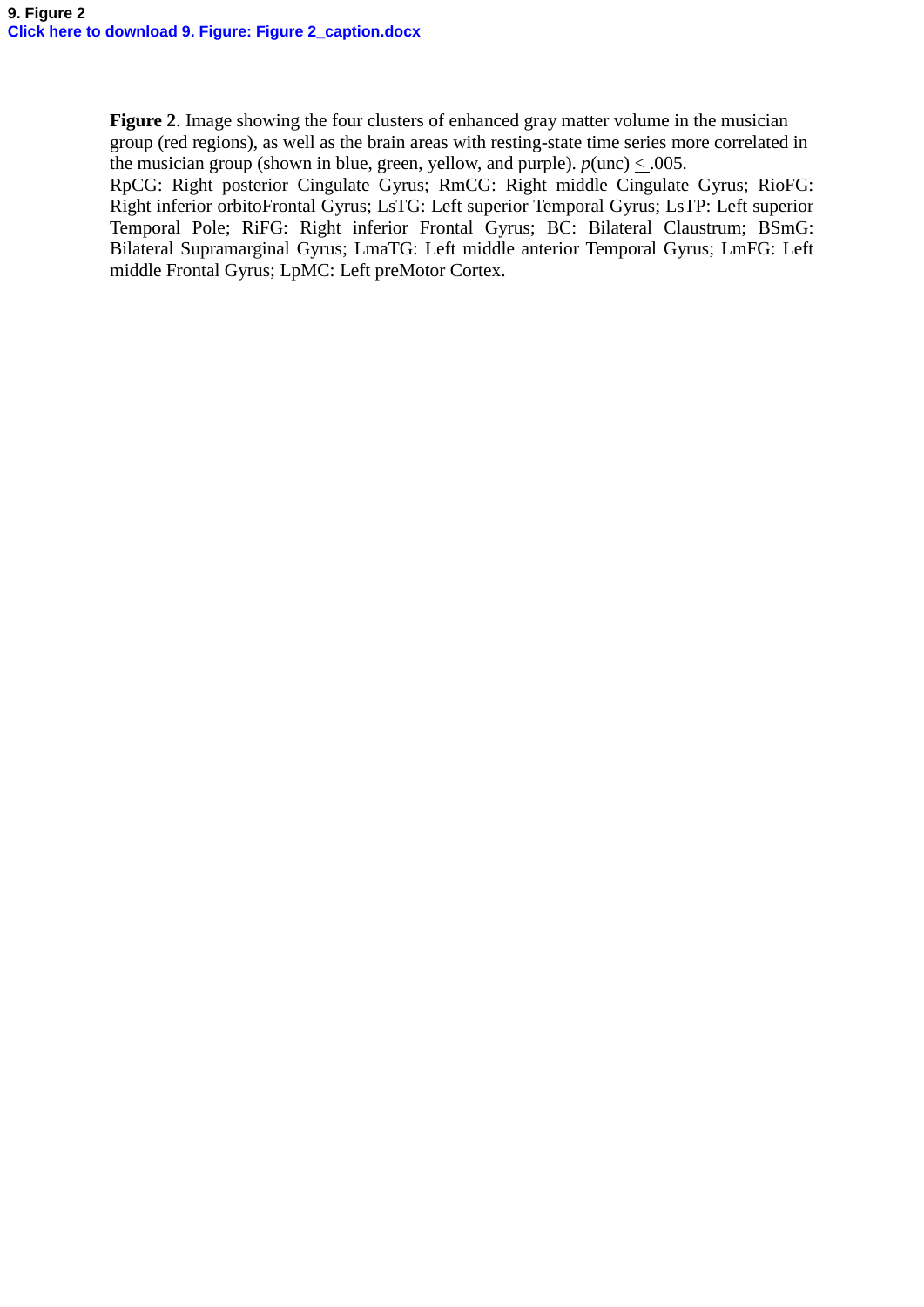**Figure 3.** Graph displaying averaged targets' correlation Z-values for musically-experienced group and nonmusicians group, and indicating whether these values are significantly different than 0 (\**p*≤0.05, \*\*p≤0.01, \*\*\*p≤0.001).